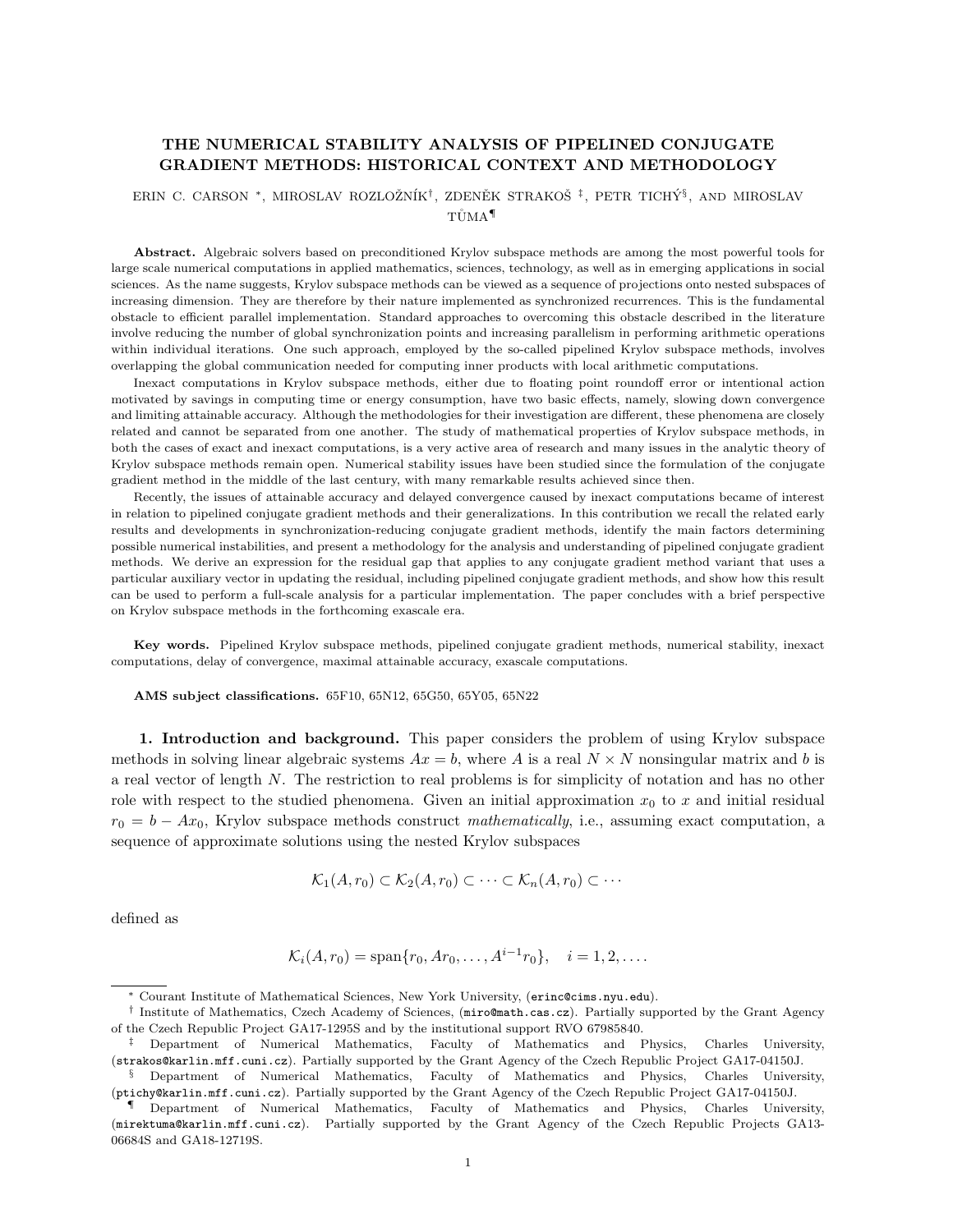The nth approximation  $x_n \in x_0 + \mathcal{K}_n(A, r_0)$  to the solution x is constructed using the orthogonality of the nth residual to the n-dimensional constraint space  $\mathcal{C}_n$ , i.e.,  $r_n = b - Ax_n \perp \mathcal{C}_n$ , where the choice of  $\mathcal{C}_n$ along with properties of A distinguish the various Krylov subspace methods. As an example studied in this contribution, for symmetric positive definite (SPD) matrices and  $\mathcal{C}_n = \mathcal{K}_n(A, r_0)$  we get the conjugate gradient method (CG), where the orthogonality constraint  $r_n \perp \mathcal{K}_n(A, r_0)$  is equivalent to the minimization of the energy norm of the error over the Krylov subspaces, i.e.,

$$
||x - x_n||_A = \min_{z \in x_0 + \mathcal{K}_n(A, r_0)} ||x - z||_A,
$$
\n(1.1)

where the energy norm  $||u||_A = (u, u)_A^{1/2} = (Au, u)^{1/2}$  is induced by the energy inner product defined by the SPD matrix A.

From the given orthogonality conditions it is clear that Krylov subspace methods are based on *linear* projections onto highly nonlinear nested subspaces. They are therefore highly nonlinear in the input data A and b defining the problem. This nonlinearity is what allows Krylov subspace methods to adapt to the problem as the iteration proceeds, but makes analysis of the methods a challenge; see, e.g., [32] and the references therein. In particular, such analyses must respect the relationships between the studied phenomena, making them highly complex and unamenable to easy simplification. We will now explain the difficulty of the analysis of Krylov subspace methods, specifically of CG, in more detail.

Consider the Lanczos process for computing an orthonormal basis of the sequence of Krylov subspaces for a matrix A and starting vector  $v_1 = r_0/||r_0||$ , which is described by the matrix equations

$$
AV_n = V_n T_n + \delta_{n+1} v_{n+1} e_n^T, \quad T_n = V_n^* A V_n, \tag{1.2}
$$

where  $V_n = [v_1, \ldots, v_n]$  is the  $N \times n$  matrix storing the orthonormal basis vectors as its columns,  $V_n^*$ denotes the transpose of the matrix  $V_n$ , and  $T_n$  denotes the Jacobi matrix storing in its columns the orthogonalization and normalization coefficients. The Jacobi matrix  $T_n$  depends on the  $2n-1$  moments  $(A<sup>i</sup>v<sub>1</sub>, v<sub>1</sub>), i = 1, 2, ..., 2n - 1$ . The CG approximation is then given by solving the projected problem with the  $n \times n$  symmetric positive definite tridiagonal matrix  $T_n$ , which determines the coefficients of the linear combination of the Lanczos basis functions, i.e.,

$$
T_n y_n = ||r_0|| e_1, \quad x_n = x_0 + V_n y_n. \tag{1.3}
$$

Summarizing, given an initial approximation  $x_0$ , the sequence of subsequent CG approximations  $x_1, x_2, \ldots, x_n$  to the solution of the linear algebraic system  $Ax = b$  that represents the original model is obtained by solving the sequence of reduced models (1.3) of increasing dimensionality. Again, we emphasize that the described model reduction is highly nonlinear in the data A and b. The Jacobi matrix  $T_n$  is related to the short recurrences characteristic of the Lanczos method, and also has connections with orthogonal polynomials, the Stieltjes problem of moments, Gauss-Christoffel quadrature, continued fractions, etc.; see [14], [32, Chapter 3].

As for practical computations, Krylov subspace methods such as MINRES and GMRES are indeed commonly implemented in a way that closely resembles the idea of a sequence of projection processes; see, e.g., [32, Section 2.5.5] and the references therein. This is not the case for CG. The standard CG implementation described by Hestenes and Stiefel [26] (see also [32]) uses three two-term recurrences for updating the approximate solution  $x_i$ , the direction vector  $p_i$ , and the residual vector  $r_i$  (which is mathematically related to the Lanczos basis vectors by  $r_i = (-1)^i ||r_i|| v_{i+1}$ , as follows:

ALGORITHM 1.1. HS conjugate gradient method

**Input:** SPD matrix  $A \in R^{N \times N}$ , right-hand side vector  $b \in R^N$ , initial approximation  $x_0 \in R^N$ , maximum number of iterations nmax.

**Output:** Approximate solution  $x_n$  after the algorithm has been stopped.

0. Initialization:  $r_0 = b - Ax_0$ ,  $p_0 = r_0$ 

1. for  $i = 1 : nmax$  do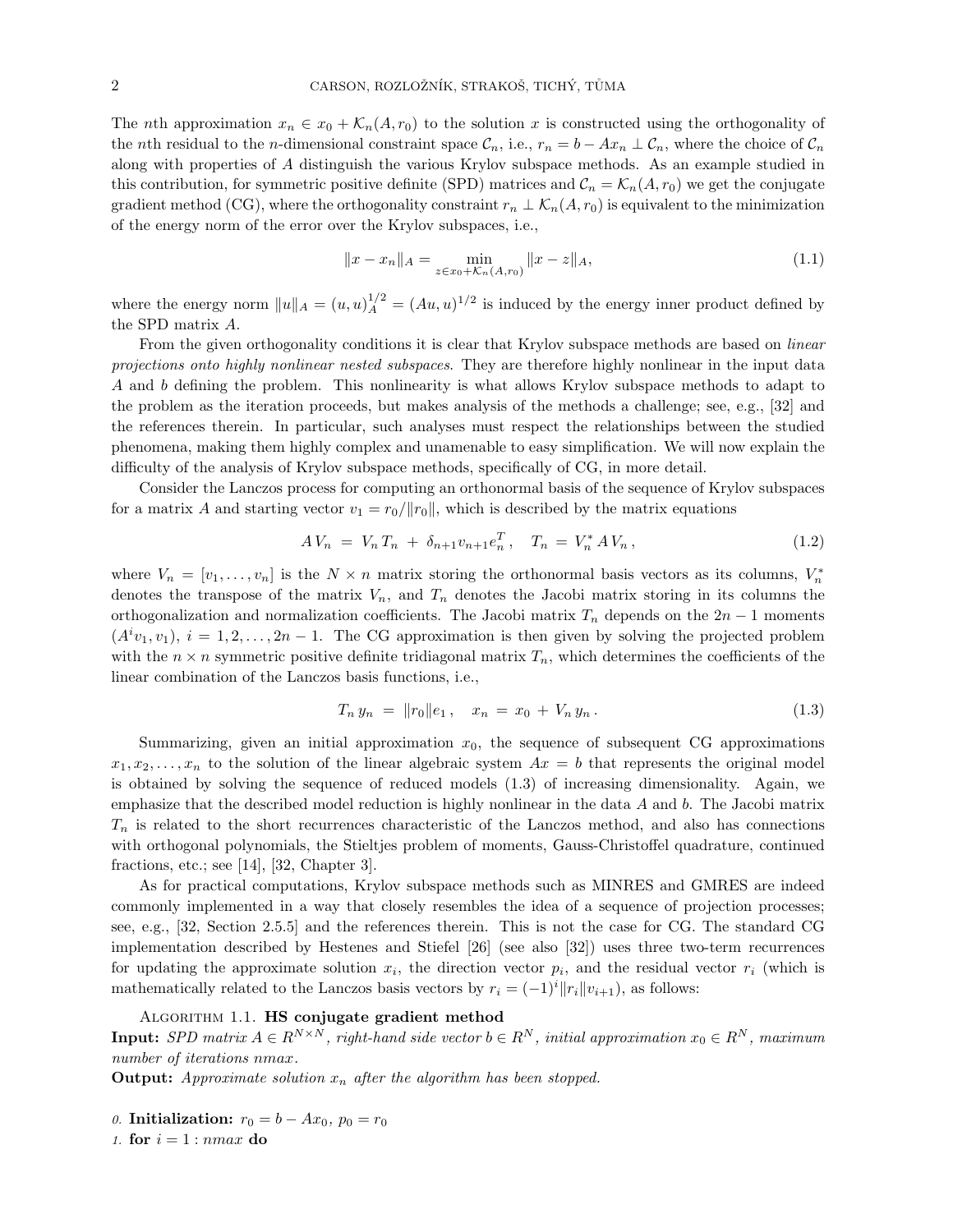2. 
$$
\alpha_{i-1} = \frac{(r_{i-1}, r_{i-1})}{(p_{i-1}, Ap_{i-1})}
$$

3. 
$$
x_i = x_{i-1} + \alpha_{i-1} p_{i-1}
$$

4. 
$$
r_i = r_{i-1} - \alpha_{i-1}Ap_{i-1}
$$

5. evaluate the stopping criterion

6. 
$$
\beta_i = \frac{(r_i, r_i)}{(r_{i-1}, r_{i-1})}
$$

$$
\gamma. \qquad p_i = r_i + \beta_i p_{i-1}
$$

#### 8. end do

Here the choice of  $\alpha_{i-1}$  ensures the minimization of  $||x - x_i||_A$  along the line

$$
x(\alpha) = x_{i-1} + \alpha p_{i-1}.
$$
\n(1.4)

The mathematical elegance and power of CG is given by the following crucial condition. Provided that the direction vectors are mutually orthogonal with respect to the energy inner product defined by the SPD matrix  $A$ , i.e.,

$$
p_i \perp_A p_j \quad \text{for} \quad i \neq j,\tag{1.5}
$$

the one-dimensional line minimizations at the individual steps 1 to  $i$  result in the  $i$ -dimensional minimization over the whole shifted Krylov subspace

$$
x_0 + \mathcal{K}_i(A, r_0) = x_0 + \text{span}\{p_0, p_1, \ldots, p_{i-1}\}.
$$

Analogous to the link between the Jacobi matrix and the short recurrences mentioned above, the line search (1.4) and the orthogonality condition (1.5) lead to short recurrences due to the symmetry of the matrix A, or, equivalently, due to the relationship with the orthogonal polynomials that define the algebraic residuals and search vectors.

In each iteration of HS CG (Algorithm 1.1), updating the recurrences for  $x_i$ ,  $r_i$ , and  $p_i$  requires computing the inner-products  $(p_{i-1}, Ap_{i-1})$  and  $(r_i, r_i)$  in order to form the scalars  $\alpha_{i-1}$  and  $\beta_i$ . When Algorithm 1.1 is implemented on a parallel machine, computing each inner-product requires a global synchronization point; i.e., the computation can not proceed until all processors have finished their local computation and communicated the result to other processors. It is well-known that for large-scale sparse problems on large-scale machines, the cost of synchronization between parallel processors can dominate the run-time (see, e.g., the exascale computing report [11, pp. 28]). This limits the potential speed in performing individual iterations attainable by an implementation of CG. Note that in this work, we will use the term *synchronization* to refer to a global synchronization required to compute an inner product; i.e., all processors must exchange data and wait for all communication to finish before proceeding with the computation. In MPI terminology, our use of the term synchronization is synonymous with blocking collective communication.

The goal of removing performance bottlenecks caused by synchronization has motivated work on pipelined Krylov subspace methods (see, e.g, [17], [18]). The key feature of pipelined CG [18] (and other pipelined Krylov subspace methods) is that computing the necessary inner products only requires a single non-blocking communication per iteration. Furthermore, the computation of the inner products can be overlapped with the matrix-vector product and other local computations, effectively hiding the latency of global communication. This overlapping is enabled by the introduction of one or more auxiliary vectors which are updated via additional recurrences in each iteration.

Other Krylov subspace method variants have been developed for the case where the matrix-vector products required in each iteration dominate the run-time. One example are the so-called "inexact Krylov subspace methods" (see, e.g., [2], [50], [51], [62], [63]) in which the accuracy of the matrix-vector product is intentionally relaxed throughout the iterations according to a function of the residual norm. We note that, in contrast to the terminology introduced in the works mentioned above, in this work we use the term "inexact" in a more general sense, referring to methods in which computed quantities can deviate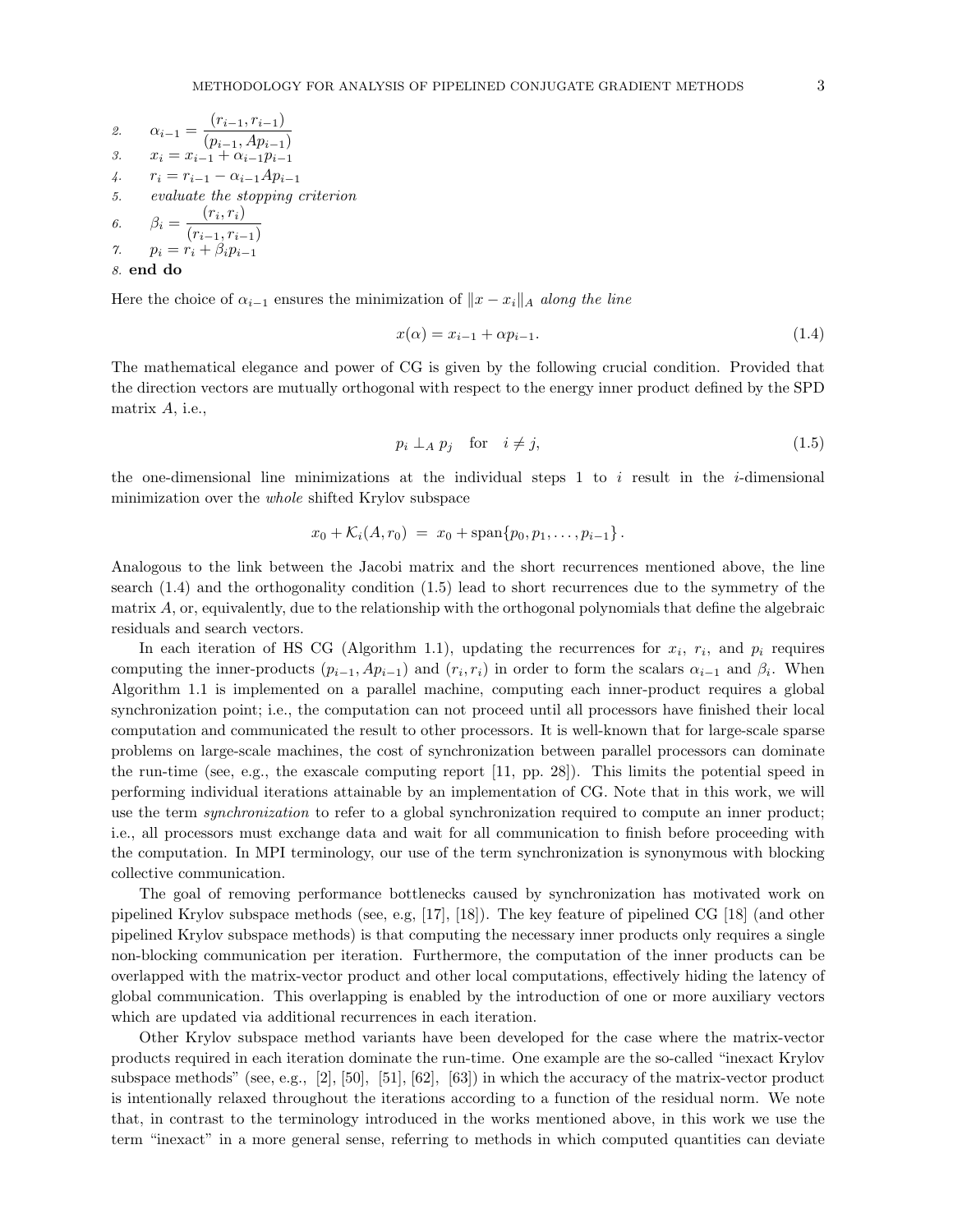from their exact mathematical counterparts due to intentional approximation or relaxation of accuracy, or simply due to floating point roundoff error.

In exact arithmetic, the pipelined CG method produces the same sequence of approximate solutions and residual vectors as the standard CG method. In finite precision, however, the introduction of additional recurrences causes the numerical behavior of the standard and pipelined CG and of their implementation variants to differ. It has indeed been observed (see, e.g., [18]) that in finite precision computations, the convergence rate and attainable accuracy of pipelined CG can be worse than in standard CG, with the attainable accuracy reduced by orders of magnitude in some cases. When pipelined Krylov subspace methods are used in practical settings, these differences in numerical behavior must then be taken into account, ideally balancing the application-specific accuracy requirements with potential performance improvements. Analyses which provide insight into the numerical behavior of pipelined Krylov subspace methods are thus vital to their use in practice.

In general, analyses of inexact CG computations (again, either due to roundoff error or an intentional relaxation of accuracy in performing the most costly operations) must address the question of how the previously-discussed relationships that hold for exact standard CG are changed in the presence of inaccuracies. After deriving recurrences for the *computed quantities*, i.e., the mathematical equalities analogous to (1.2) and to the lines in Algorithm 1.1, the inaccuracies of individual local computations may be accounted for by adding local error terms to the lines 2.-4., 6.-7. of Algorithm 1.1 (in the Lanczos process, to each column of  $(1.2)$ ; see [39, Section 4, Theorem 4.1, and Section 5, relation  $(5.1)$ ]. These local error terms and other subsequent local inaccuracies at individual iteration steps (such as the loss of orthogonality among the consecutive residuals and direction vectors) can be small. Their effect, however, can be drastically amplified within few iterations and can cause, e.g., a significant loss of global orthogonality or even numerical linear independence among the computed vectors generating the associated subspaces. The Jacobi matrices resulting from the computed data can quickly become very different from their exact arithmetic counterparts.

Much work has been done in the area of analyzing standard CG in finite precision arithmetic. In finite-precision CG (as well as in general inexact CG methods), the CG optimality property (1.1) does not have a clear meaning with respect to the subspaces generated by the computed residual (or direction) vectors. Greenbaum showed in 1989 [19] that for the finite precision Lanczos process it does have, however, a rigorously defined meaning with respect to some particular distribution functions defined by the original data and the rounding errors in iterations 1 to n. Greenbaum proved, using the results of Paige on the numerical behavior of the Lanczos method published within 1971-80 [42, 43, 44, 45], that the Jacobi matrix computed in iteration n in finite precision arithmetic can be considered a left principal submatrix of a certain larger Jacobi matrix having all its eigenvalues close to the eigenvalues of the original matrix  $A$ ; for a summary and exposition on the consequences of this fundamental result we refer to [39, Section 5]. Let us assume, for a moment, that the effects of rounding errors in computing  $y_n$  (see (1.3)) and subsequently forming  $x_n$  are negligible in comparison to the effects of rounding errors in computing the Lanczos vectors  $v_1, \ldots, v_n$ . Then the first *n* iterations of the given finite precision CG computation using  $(1.3)$  are mathematically equivalent to evaluating exact Gauss quadrature for a certain distribution function (that depends on  $n$ ) that has tight clusters of points of increase around the original eigenvalues of A; see, e.g., [19], [39, Section 5.2], [41], [32, Section 5.9.1]. It is clear that determining how the convergence of the practically computed approximations to the solution  $x$  is slowed down in comparison to the mathematical formulation of CG indeed represents a challenge.

Another question is related to the maximal accuracy that can be attained in practical computations, which becomes important in solving problems for which high accuracy of the computed approximation is required. While in exact arithmetic the exact solution x must be reached by  $CG$  at or before step  $N$ , with inexact computations this is not the case. The basic methodology for analyzing the attainable accuracy involves comparing the residuals  $\bar{r}_i$ , iteratively computed using, e.g. Algorithm 1.1, with the residuals mathematically defined as  $b - A\bar{x}_i$ , where  $\bar{r}_i$  and  $\bar{x}_i$  denote the computed quantities. The *mathematical*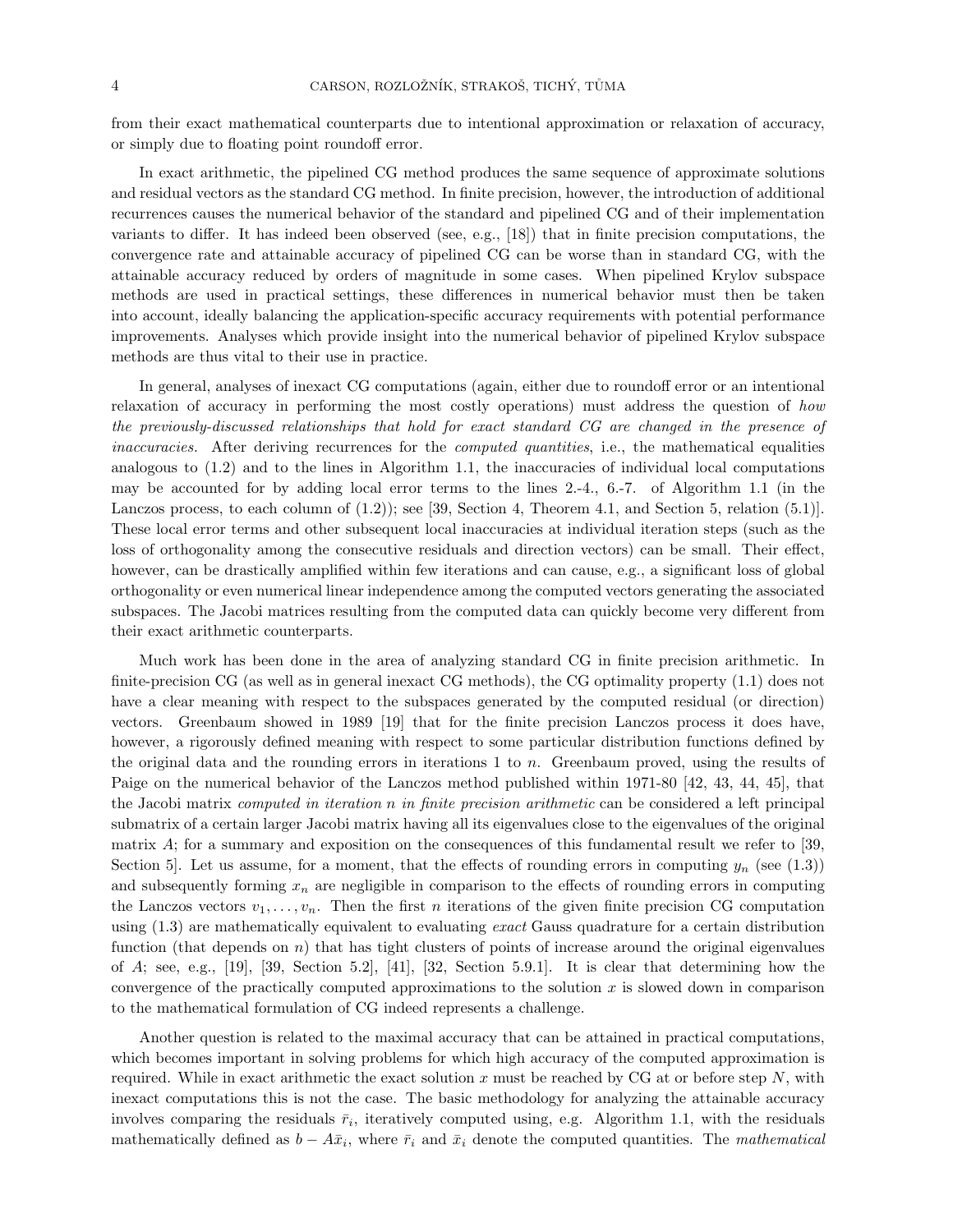difference

$$
f_i \equiv \bar{r}_i - (b - A\bar{x}_i) \tag{1.6}
$$

is then evaluated as a function of the increasing index  $i$  and is subsequently bounded in an appropriate norm. Using the argument that the iteratively computed residual  $\bar{r}_i$  eventually becomes negligible (even in finite precision computations), this gives for  $i$  large enough an estimate of the maximal attainable accuracy. This methodology is rigorously supported by formal proofs for some special CG implementations (see, e.g., [20] and the surveys in [27, Section 17.1], [39, Section 5.4]). Otherwise it is based on justified heuristics and observations. In order to avoid confusion that has appeared in literature, it should be stressed that  $f_i$  in (1.6) represents a *mathematical quantity* whereas  $\bar{r}_i$  and  $\bar{x}_i$  are the outputs of inexact computations. For details of the rounding error analysis of the classical variant HS CG we refer to the survey [39] and to the update in [32, Chapter 5].

From the previous argument it follows that any analysis of inexact Krylov subspace methods, including pipelined variants, as well as any potential technique for counteracting the numerical effects of inexact computations, must very carefully consider the links between the studied phenomena. The assumptions and simplifications used must be justified. A clear, thorough understanding of how inexact computations affect numerical behavior is imperative in balancing the tradeoffs between accuracy and speed in highperformance implementations; this becomes especially important for computations at the exascale level.

The following section will recall some earlier efforts and recent developments towards increasing parallel efficiency in CG computations. Section 3 then describes and numerically illustrates how modifications of the CG implementation and the corresponding changes in the individual sources of instabilities contribute to the overall loss of accuracy and delay of convergence. In Section 4, we present a methodology for the analysis of pipelined CG and related variants in finite precision. We begin by deriving an expression for the residual gap that applies to CG variants like pipelined CG and then demonstrate how the size of this quantity can be appropriately bounded in terms of quantities produced during the iterations for a particular implementation. We also outline essentials of methodology for understanding and analyzing the delay of convergence. We conclude with brief remarks on the use of Krylov subspace methods for exascale-level computations.

Preconditioning represents a crucial part of any practical iterative computation, and thus the analysis of applications of Krylov subspace methods must always include consideration of preconditioning. Here, however, we take the luxury of formulating most of the text using unpreconditioned CG; as it turns out, the particular preconditioning approach does not affect the description of the basic stability analysis building blocks. As it will be mentioned in Section 2, preconditioning can easily be included in the described framework.

2. Towards parallel efficiency: Historical context and recent work. The term "standard CG" is generally associated with the seminal paper by Hestenes and Stiefel [26] and with the HS CG implementation described in Algorithm 1.1. Nevertheless, it is instructive to mention some other early contributions and ideas that lead to this culmination. This approach will enable us to demonstrate that the early development of CG contained many ideas that have been repeatedly reinvented with the emergence of modern computing architectures.

One of the basic driving forces behind the development of CG was a careful investigation of the connection between solving systems of linear algebraic equations and minimizing quadratic functionals. As stated by Hestenes [25], ideas of this type had been pursued previously by many authors. In the middle of the previous century, these ideas where considered in relation to the state-of-the-art relaxation methods of the time. A general framework of the related class of the so-called n-step methods can be found in the paper by Stiefel [54] (they should not be confused with the s-step Krylov subspace methods mentioned below). Investigation of theoretical properties of the n-step methods as well as connections to the steepest gradient method in Stiefel [55] reveals another important concept.

2.1. Three-term recurrence variants. The ST method (or, shortly, ST CG), shown in Algorithm 2.1, is based on *three-term recurrences* for updating the approximate solutions and corresponding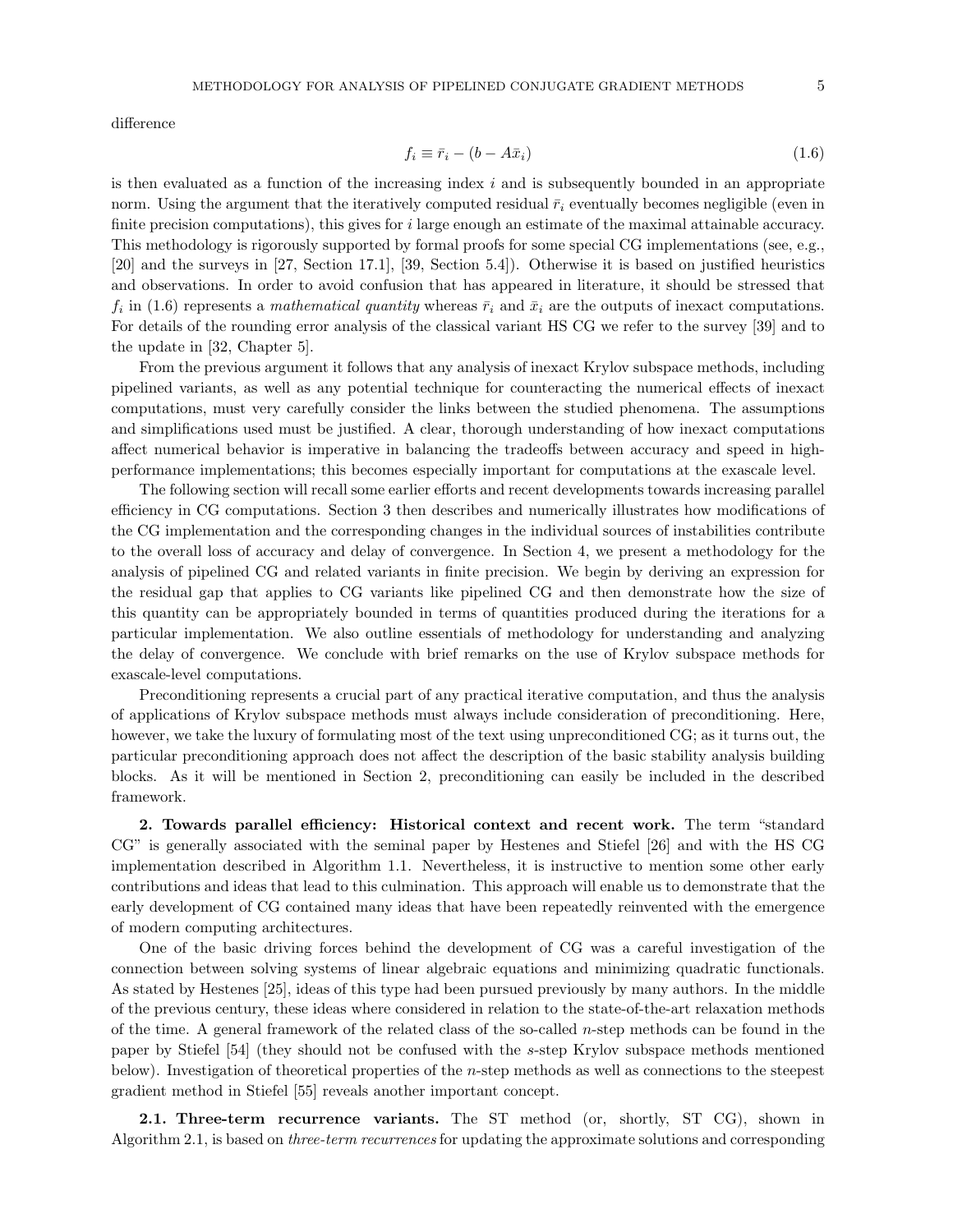residuals. Its derivation was motivated by the relation to three-term recurrences for orthogonal polynomials with a specific choice of density function [61, Chapter 3]. The algorithm is often attributed to Rutishauser [13]; see, e.g., [46]. As mentioned above, it was actually developed much earlier, around the same time as HS CG; see also Rosser [47] that attributes the described results to the joint work with Forsythe, Hestenes, Lanczos, Motzkin and L. Paige.

ST CG is mathematically equivalent to HS CG given in Algorithm 1.1, but ST CG and HS CG exhibit rather different behavior in finite precision arithmetic. We will return to this point in Section 3.

ALGORITHM 2.1. ST (three-term) conjugate gradient method **Input:** SPD matrix  $A \in R^{N \times N}$ , right-hand side vector  $b \in R^N$ , initial approximation  $x_0 \in R^N$ , maximum number of iterations nmax.

**Output:** Approximate solution  $x_n$  after the algorithm has been stopped.

0. **Initialization:** 
$$
r_0 = b - Ax_0
$$
,  $x_{-1} = x_0$ ,  $r_{-1} = r_0$ ,  $e_{-1} = 0$ 

\n1. **for**  $i = 1$ :  $nmax$  **do**

\n2.  $q_{i-1} = \frac{(r_{i-1}, Ar_{i-1})}{(r_{i-1}, r_{i-1})} - e_{i-2}$ 

\n3.  $x_i = x_{i-1} + \frac{1}{q_{i-1}} [r_{i-1} + e_{i-2}(x_{i-1} - x_{i-2})] \equiv x_{i-1} + \frac{1}{q_{i-1}} [r_{i-1} + e_{i-2} \Delta x_{i-1}]$ 

\n4.  $r_i = r_{i-1} + \frac{1}{q_{i-1}} [-Ar_{i-1} + e_{i-2}(r_{i-1} - r_{i-2})] = r_{i-1} + \frac{1}{q_{i-1}} [-Ar_{i-1} + e_{i-2} \Delta r_{i-1}]$ 

\n5. *evaluate the stopping criterion*

\n6.  $e_{i-1} = q_{i-1} \frac{(r_i, r_i)}{(r_{i-1}, r_{i-1})}$ 

\n7. **end do**

While the mathematical equivalence of ST CG and HS CG is well-known, we will state this relationship formally to point out the mutually equivalent quantities used in these algorithms and show relations among  $e_i, q_i, \alpha_i$ , and  $\beta_i$ . We do this in Observation 2.1.

OBSERVATION 2.1. Algorithms 1.1 and 2.1 produce the same sequences of iterates  $x_i$  and residuals  $r_i$ , respectively, for  $i = 0, 1, \ldots$  Moreover, we have  $q_i = 1/\alpha_i$  and  $e_i = q_i \beta_{i+1}$  for  $i = 0, 1, \ldots$ 

*Proof.* Let us first relate the scalar coefficients of the two considered algorithms. Consider  $q_i$  and  $e_i$ from Algorithm 2.1. Clearly,  $q_0 = 1/\alpha_0$  and  $e_0 = \beta_1 q_0$ . Consider  $i > 1$ . Using notation from Algorithm 1.1, basic orthogonality relations between the exact quantities and the induction assumption, we get

$$
q_{i-1} = \frac{(r_{i-1}, Ar_{i-1})}{(r_{i-1}, r_{i-1})} - e_{i-2} = \frac{(p_{i-1}, Ap_{i-1})}{(r_{i-1}, r_{i-1})} + \frac{(\beta_{i-1}p_{i-2}, \beta_{i-1}Ap_{i-2})}{(r_{i-1}, r_{i-1})} - q_{i-2}\beta_{i-1}
$$

$$
= \frac{1}{\alpha_{i-1}} + \frac{\beta_{i-1}^2}{\beta_{i-1}\alpha_{i-2}} - q_{i-2}\beta_{i-1} = \frac{1}{\alpha_{i-1}}.
$$

The three-term recurrences from Algorithm 2.1 then easily follow. Consider, for example, the recursion for approximate residuals. From Algorithm 1.1 we have  $r_i = r_{i-1} - \alpha_{i-1}A p_{i-1}$ . Observing that the direction vector update provides  $Ap_i = Ar_i + \beta_i Ap_{i-1}$ , clearly,

$$
r_i = r_{i-1} - \alpha_{i-1} A p_{i-1}
$$
  
=  $r_{i-1} - \alpha_{i-1} A r_{i-1} - \alpha_{i-1} \beta_{i-1} A p_{i-2}$   
=  $r_{i-1} - \alpha_{i-1} A r_{i-1} + \alpha_{i-1} \beta_{i-1} / \alpha_{i-2} (r_{i-1} - r_{i-2})$   
=  $r_{i-1} - 1 / q_{i-1} A r_{i-1} + 1 / q_{i-1} e_{i-2} (r_{i-1} - r_{i-2}).$ 

The three-term update for the approximate solution  $x_i$  can be obtained analogously.  $\Box$ 

The fact that a method using three-term recurrences can behave in finite precision arithmetic very differently from Algorithm 1.1 has been demonstrated by Gutknecht and Strakos in [23], see also [37, Chapters 6 and 7]. Nevertheless, it should be noted that the authors analyzed a slightly different algorithm and thus the detailed floating-point analysis of Algorithm 2.1 is still to be done. The same is true for other existing mathematically equivalent approaches.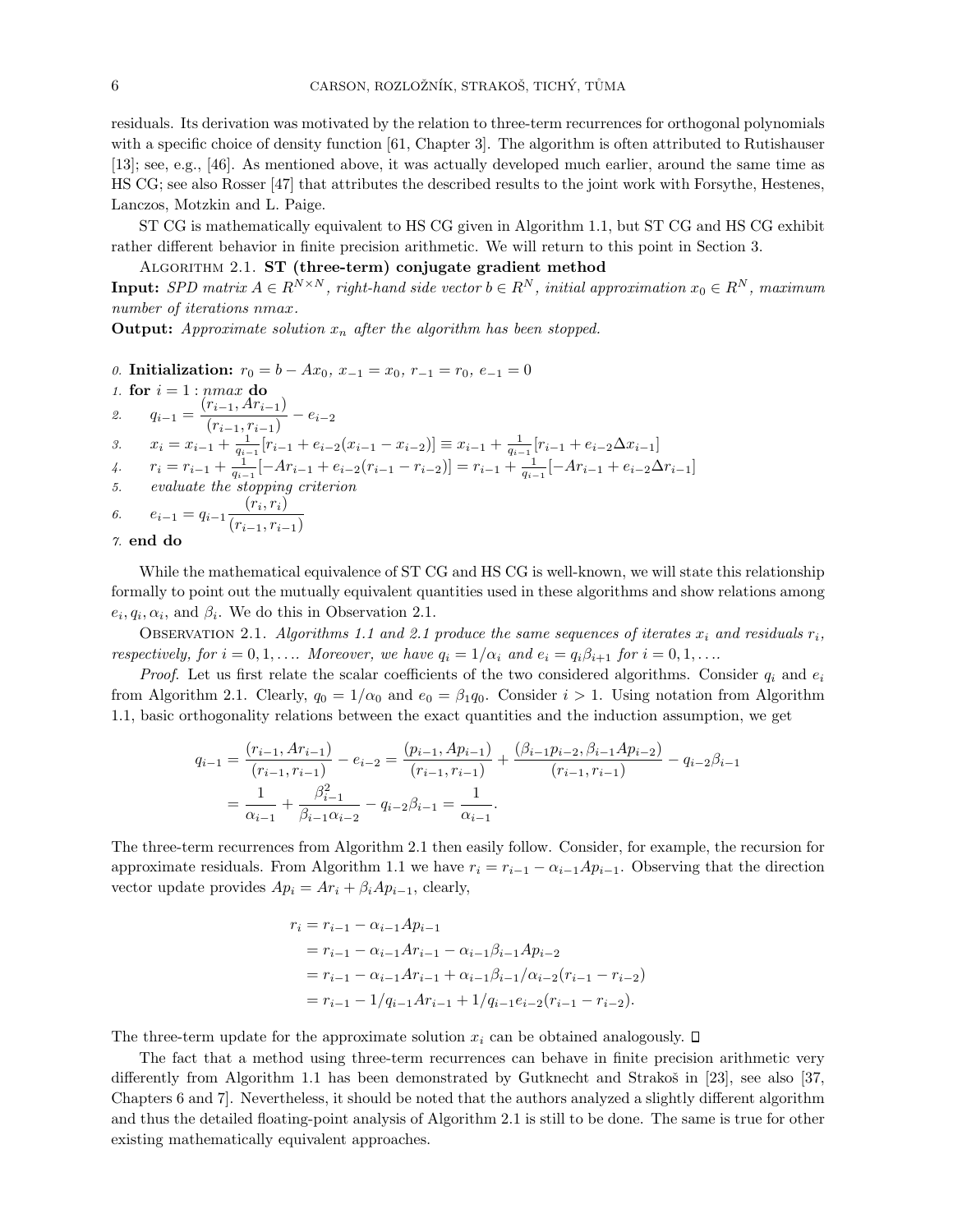2.2. Early approaches to reducing synchronization in Krylov subspace methods. A renewed interest in the numerical properties of different variants of CG and other Krylov subspace methods came with the advent of modern massively parallel computer architectures. Several modifications of the basic algorithms have been proposed in order to deal with the problem of communication cost. Chronopoulos and Gear proposed in [7], [6] the so-called s-step extensions of Krylov subspace methods. A couple of substantial further developments along this line followed; see, e.g., the Ph.D. theses by Hoemmen [28], Ballard [1], and Carson [4]. The main idea of the s-step methods is to enable more parallelism by relaxing the sequential construction of the basis of the Krylov subspace in Algorithm 1.1 and computing more direction vectors simultaneously. For further information on the state-of-the-art and open questions we refer to [4].

As mentioned in the Introduction, the effort toward improving parallel efficiency in individual CG iterations by reducing the synchronization cost has recently led to the creation of pipelined Krylov subspace methods [17], [18]. Analogous ideas were presented in numerous early works. The recent approaches to reducing the number of synchronization points in fact represent a variation of the three-term recurrences given in Algorithm 2.1 that dates back to the 1950's. Before returning to more recent work, we recall some other early approaches.

An idea independently given by Johnson [29], [30], van Rosendale [67] (see also [15]) and Saad [48] is based on the identity that in the notation of Algorithm 1.1 reads

$$
||r_i||^2 + ||r_{i-1}||^2 = \alpha_{i-1}^2 ||Ap_{i-1}||^2.
$$
\n(2.1)

This enables the computation of  $\beta_i$  from  $\alpha_{i-1}$  and  $Ap_{i-1}$  as well as the computation of the vectors  $x_i$ ,  $r_i$ and  $p_i$  in one block. As demonstrated by Saad in [49], this approach is unstable and cannot be used in a straightforward way. Despite this, based on the proposal of Meurant (see [36], [35], [5]), it is possible to use the value of  $||r_i||^2$  computed via (2.1) in updating the direction vector. The quantity  $\beta_i$  may be recomputed once the corresponding residual vector  $r_i$  is available at the expense of an additional inner product. Meurant claims in [36] that this works well in all his test examples. This idea might deserve further investigation. A similar approach has been proposed in [34] where the computation is based on the formula

$$
||r_i||^2 = ||r_{i-1}||^2 + \alpha_{i-1}^2 ||Ap_{i-1}||^2 + 2\alpha_{i-1}r_{i-1}Ap_{i-1},
$$
\n(2.2)

although this work lacks a supporting numerical stability analysis.

Another strategy for computing the inner products using only one synchronization point is to derive  $\alpha_i$  from  $\beta_{i-1}$  using the relation

$$
\alpha_i = \frac{(r_i, r_i)}{(Ar_i, r_i) - (\beta_{i-1}/\alpha_{i-1})(r_i, r_i)}.
$$
\n(2.3)

Observation 2.1 implies that Algorithm 2.1 does exactly this. Probably the first attempt to use Algorithm 2.1 to reduce the number of synchronization points in CG implemented on parallel computers has been published in [59], see also [58]. Since then, the idea to compute  $\alpha_i$  based on  $\beta_{i-1}$  has been reinvented a couple of times in parallel computing, sometimes cited as an alternative approach, and often complemented by additional modifications motivated by particular computer architectures. Many later variants slightly differ in the details of the computation of both the scalar quantities and the vector updates, which may influence their actual numerical behavior; see Section 3. In order to make precise our terminology, we introduce the following definition.

DEFINITION 2.1. We use three-term CG to refer to any CG implementation mathematically equivalent to Algorithm 2.1 that computes  $\alpha_i$  based on  $\beta_{i-1}$  using (2.3), where this computation can be accomplished by a single synchronization point per iteration.

Chronopoulos and Gear in [7] in fact reintroduced in their Algorithm 2.2 a three-term CG very closely related to ST CG (Algorithm 2.1). They in addition use recursive computation of the products  $Ap_i$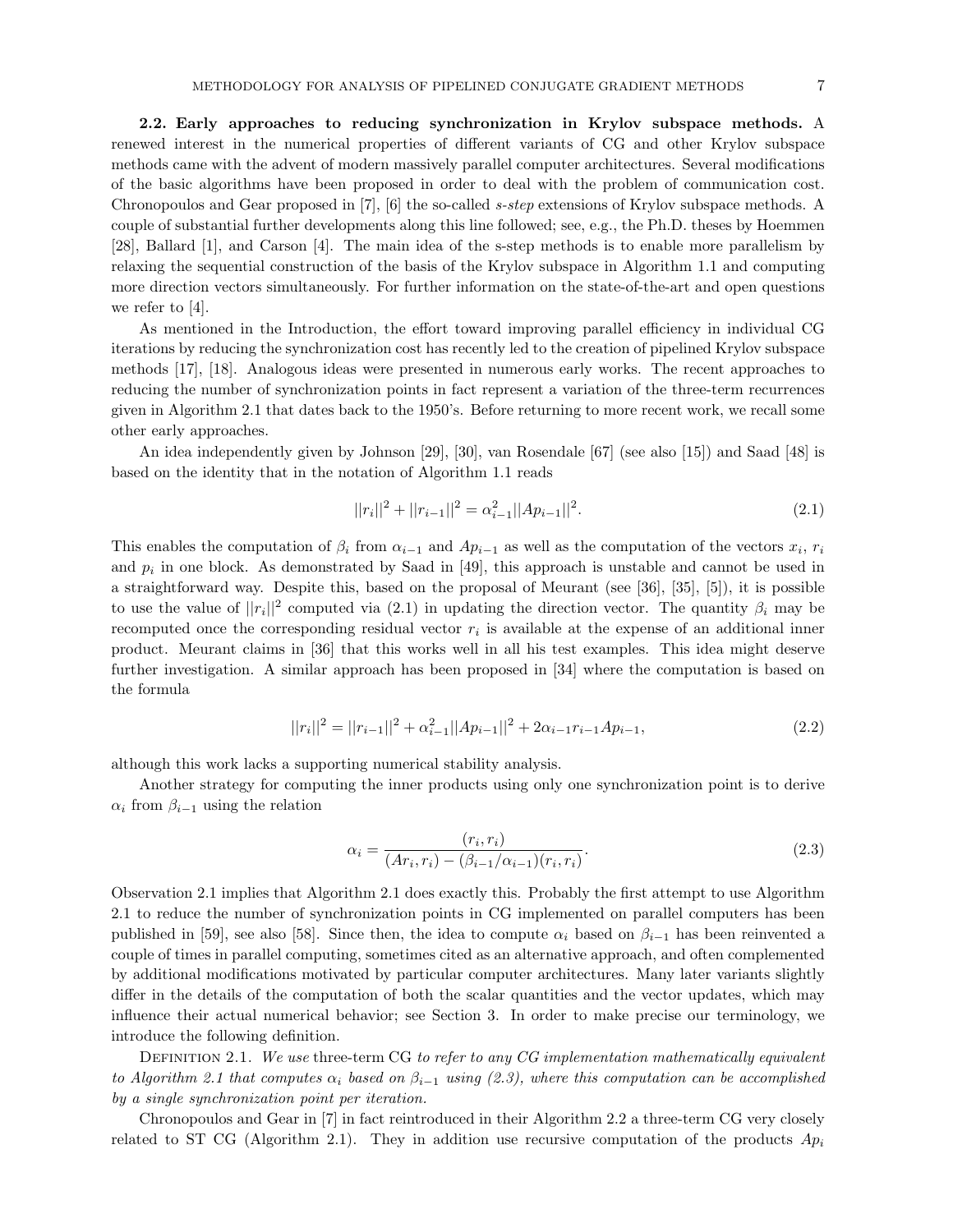according to the formula

$$
Ap_i = Ar_i + \beta_{i-1} Ap_{i-1};
$$
\n(2.4)

see the following algorithm.

### ALGORITHM 2.2. ChG conjugate gradient method

**Input:** SPD matrix  $A \in R^{N \times N}$ , right-hand side vector  $b \in R^N$ , initial approximation  $x_0 \in R^N$ , maximum number of iterations nmax.

**Output:** Approximate solution  $x_n$  after the algorithm has been stopped.

- 0. Initialization:  $r_0 = b Ax_0$ ,  $p_0 = r_0$ ,  $s_0 = Ap_0$ ,  $\alpha_0 = \frac{(r_0, r_0)}{(r_0 r_0)}$  $(p_0, s_0)$
- 1. for  $i = 1 : nmax$  do
- 2.  $x_i = x_{i-1} + \alpha_{i-1}p_{i-1},$
- 3.  $r_i = r_{i-1} \alpha_{i-1} s_{i-1}$
- 4. evaluate the stopping criterion
- 5.  $w_i = Ar_i$

$$
\theta. \qquad \beta_i = \frac{(r_i, r_i)}{(r_i - r_i)}
$$

$$
\begin{array}{cc} \cdot & \qquad \text{or} \\ & & \left( r_{i-1}, r_{i-1} \right) \end{array}
$$

7. 
$$
\alpha_i = \frac{(r_i, r_i)}{(w_i, r_i) - (\beta_i/\alpha_{i-1})(r_i, r_i)}
$$
  
8. 
$$
p_i = r_i + \beta_i p_{i-1}
$$

9. 
$$
s_i = w_i + \beta_i s_{i-1}
$$

#### 10. end do

Although the recurrences in Algorithm 2.2 look quite similar to the two-term recurrences used in Algorithm 1.1, this is only a formal resemblance. Substitution of the rows 8 and 9 into the solution and residual updates on the rows 2 and 3 immediately reveals that Algorithm 2.2 is based on three-term recurrences as Algorithm 2.1. Moreover, using notation in Algorithms 2.1 and 2.2, we have

$$
q_i = \frac{1}{\alpha_i} = \frac{(w_i, r_i)}{(r_i, r_i)} - \frac{\beta_i(r_i, r_i)}{\alpha_{i-1}(r_i, r_i)} = \frac{(w_i, r_i)}{(r_i, r_i)} - q_{i-1}\beta_i = \frac{(w_i, r_i)}{(r_i, r_i)} - e_{i-1}.
$$
\n(2.5)

Algorithm 2.2 uses the additional recurrence (2.4) for the A-multiple of the direction vector,  $s_i = Ap_i$ . This may bring in an additional source of instability in ChG CG (Algorithm 2.2) in comparison to ST CG (Algorithm 2.1).

There were some other works related to the original contribution by Stiefel [54], [55]. The idea of computing  $\alpha_i$  based on  $\beta_{i-1}$  has been used by D'Azevedo and Romine [9]; see also [10]. Here the connection to the work of Stiefel has not been noticed. The proposed scheme from [9] and Method 1 from [10] are similar to the ChG CG method in that they compute A multiples of the direction vectors  $p_i$  using an additional recurrence.

2.3. Recent work in pipelined Krylov subspace methods. An algorithm that combines reducing the number of synchronization points and overlapping inner products with other computations has been developed by Ghysels and Vanroose [18] under the name pipelined conjugate gradient. We present here its unpreconditioned version.

# ALGORITHM 2.3. GV (pipelined) conjugate gradient method

**Input:** SPD matrix  $A \in R^{N \times N}$ , right-hand side vector  $b \in R^N$ , initial approximation  $x_0 \in R^N$ , maximum number of iterations nmax.

**Output:** Approximate solution  $x_n$  after the algorithm has been stopped.

0. Initialization:  $r_0 = b - Ax_0$ ,  $p_0 = r_0$ ,  $s_0 = Ap_0$ ,  $w_0 = Ar_0$ ,  $z_0 = Aw_0$ ,  $\alpha_0 = \frac{(r_0, r_0)}{(r_0, r_0)}$  $(p_0, s_0)$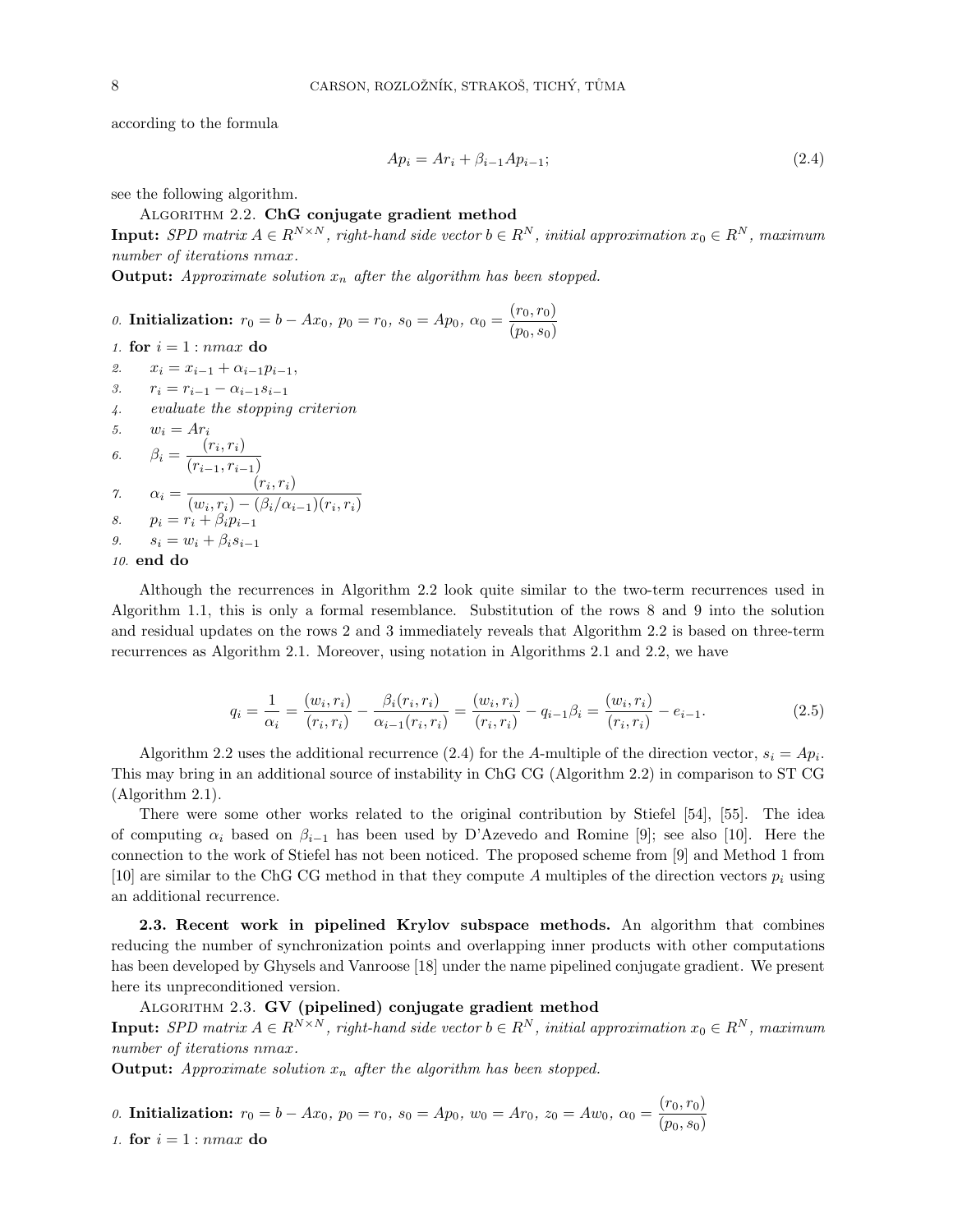- 2.  $x_i = x_{i-1} + \alpha_{i-1}p_{i-1},$
- 3.  $r_i = r_{i-1} \alpha_{i-1} s_{i-1}$
- 4.  $w_i = w_{i-1} \alpha_{i-1}z_{i-1}$
- 5. evaluate the stopping criterion
- 6.  $q_i = Aw_i$

7. 
$$
\beta_i = \frac{(r_i, r_i)}{(r_{i-1}, r_{i-1})}
$$

- 8.  $\alpha_i = \frac{(r_i, r_i)}{(r_i r_i)^2 + (r_i r_i)^2}$
- $(w_i, r_i) (\beta_i/\alpha_{i-1})(r_i, r_i)$ 9.  $p_i = r_i + \beta_i p_{i-1}$
- 10.  $s_i = w_i + \beta_i s_{i-1}$
- 11.  $z_i = q_i + \beta_i z_{i-1}$

#### 12. end do

Comparing pipelined CG, denoted here as GV CG (Algorithm 2.3), with ChG CG (Algorithm 2.2), we can see that both use the same computation of scalars  $\alpha_i$  and the same computation of  $Ap_i$ . In addition, GV CG introduces a recurrence for computing  $Ar_i$  iteratively. As described in Section 1, the potential benefit to performance comes from the fact that the matrix vector product in line 6 can be executed in parallel with the computation of inner products in lines 7 and 8, since the computations of the scalars  $\alpha_i$ and  $\beta_i$  do not depend on the vector  $q_i$ . However, the auxiliary recurrences that enable overlapping the inner products with the matrix-vector multiplication do not explicitly enforce close local orthogonality among the computed vectors by recomputing the associated recurrence coefficients. Consequently, a substantial source of potential numerical instability is introduced.

Another recent approach called asynchronous CG has been proposed by Gropp [22]; see also [18]. In its preconditioned form, asynchronous CG keeps the two synchronization points as in HS CG, but uses additional recurrences to compute the preconditioned residual  $M^{-1}r_i$  and the vector  $Ap_i$ . Here substantial numerical instabilities may again arise from the additional recursively computed quantities.

Let us emphasize here the role of preconditioning mentioned at the end of the previous section. Some approaches mentioned above that use overlapping of operations conveniently involve preconditioning in balancing the associated computation load. In pipelined CG, preconditioning is implemented at the expense of an additional recursion. This inevitably influences finite precision computations. From a methodological point of view, preconditioning presents no obstacle to performing numerical stability analysis.

The idea of overlapping the computation of inner products with other local computations at the price of auxiliary vector updates (ideas that were used in earlier Krylov subspace method implementations) has not been, to our knowledge, widely publicized prior to [17], [18]. In [59], overlapping was not used because of computer architecture limitations. An example of such overlapping can be found, e.g., in the preconditioned HS algorithm proposed by van der Vorst [64]. Here the preconditioning operation is split into forward and backward solves using the incomplete Cholesky factorization combined with delaying the update of the approximate solution.

The pipelined CG method and other pipelined Krylov subspace methods have attracted recent attention for their potential use in high-performance computing. A large number of subsequent papers and reports emphasize various features of these methods with respect to parallel performance. It is not our task to list them all here. Our goal is to point out the need for a thorough rigorous numerical stability analysis and to outline the way towards doing this.

3. Individual sources of instabilities and their effect on delay and attainable accuracy. In this section we identify individual sources of instability and use simple examples to demonstrate their effect on numerical behavior. Using the notation standard in numerical stability analysis, the quantities computed in finite precision arithmetic will be decorated with bars. The residual vectors computed using the recurrence  $r_i = r_{i-1} - \alpha_{i-1}Ap_{i-1}$  satisfy

$$
\bar{r}_i = \bar{r}_{i-1} - \bar{\alpha}_{i-1} A \bar{p}_{i-1} + \delta r_i,
$$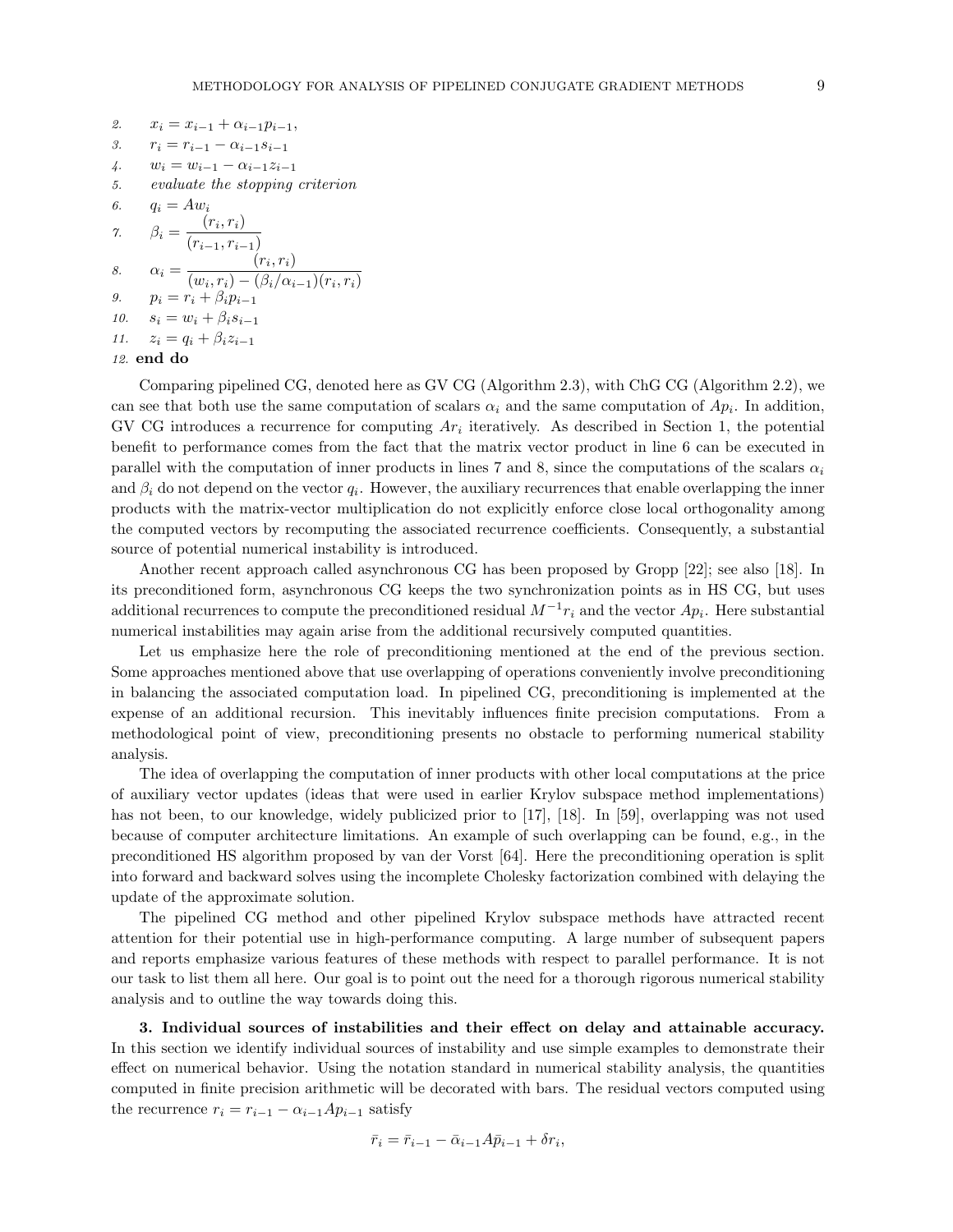where  $\bar{r}_{i-1}$ ,  $\bar{r}_i$  and  $\bar{p}_{i-1}$  are the computed vectors,  $\bar{\alpha}_{i-1}$  is the computed coefficient, and  $\delta r_i$  is a vector that accounts for local roundoff errors. We will now recall the basic methodology for numerical stability analysis of CG through the example of investigating the maximal attainable accuracy.

It is well known that there exists a limit on the accuracy of approximate solutions  $\bar{x}_i$  computed in finite precision arithmetic. There is always a gap (1.6) between the true residual  $b - A\bar{x}_i$  and the recursively updated vectors  $\bar{r}_i$  (often called updated residuals). We denote this gap by  $f_i$ , i.e.,  $f_i \equiv \bar{r}_i - (b - A\bar{x}_i)$ . While the norm of the recursively updated residual  $\bar{r}_i$  eventually decreases beyond the level of unit roundoff (see the Introduction for more details and references), the norm of the true residual  $b-\bar{A}x_i$  for i sufficiently large stagnates, and the size of  $f_i$  determines the maximal attainable accuracy (measured by the norm of the true residual).

It is important to investigate the maximal attainable accuracy of iterative methods and to use some measure for improving it, if needed. The effects of rounding errors, however, go beyond affecting only the maximal attainable accuracy. In particular, rounding errors can cause a significant *delay of convergence* that is of primary importance in challenging real world problems, where computations are in most cases stopped much before the maximal attainable accuracy is reached. Moreover, measures taken for improving maximal attainable accuracy can negatively affect delay of convergence; this is discussed further in Section 3.5.

**3.1. Coupled two-term recurrences.** Let us demonstrate how  $||f_i||$  can be bounded in the HS CG (Algorithm 1.1). Given an initial approximation  $\bar{x}_0$ , the computed vectors satisfy:

$$
\bar{p}_0 = \bar{r}_0 = b - A\bar{x}_0 + f_0,
$$

and

$$
\bar{x}_i = \bar{x}_{i-1} + \bar{\alpha}_{i-1}\bar{p}_{i-1} + \delta x_i, \tag{3.1}
$$

$$
\bar{r}_i = \bar{r}_{i-1} - \bar{\alpha}_{i-1} A \bar{p}_{i-1} + \delta r_i,
$$
\n(3.2)

$$
\bar{p}_i = \bar{r}_i + \bar{\beta}_i \bar{p}_{i-1} + \delta p_i, \tag{3.3}
$$

where the individual δ-terms account for the local roundoff errors. Assume the standard model of floating point arithmetic with unit roundoff  $\epsilon$ , see, e.g. [27, relations (2.4)]. Then the vectors of local roundoff errors can be bounded in terms of the dimension N of the problem, machine precision  $\epsilon$ , the norm of A, and the norms of the associated vectors. To simplify the notation we give these bounds in the form

$$
\|\delta x_i\| \leq \mathcal{O}(\epsilon) \max\{\|\bar{x}_{i-1}\|, \|\bar{x}_i\|\},\|\delta r_i\| \leq \mathcal{O}(\epsilon) \max\{\|\bar{r}_{i-1}\|, \|\bar{\alpha}_{i-1} A \bar{p}_{i-1}\|\},\|\delta p_i\| \leq \mathcal{O}(\epsilon) \max\{\|\bar{r}_i\|, \|\bar{\beta}_i \bar{p}_{i-1}\|\},
$$

where  $\mathcal{O}(\epsilon)$  denotes a term that can be bounded by  $\epsilon$  and a low degree polynomial<sup>1</sup> in N. The details can be found, e.g., in  $[56]$ .

Combining (3.1) and (3.2) we can express the gap  $f_i$  in terms of the gap  $f_{i-1}$  and the local roundoff errors:

$$
f_i = \bar{r}_i - (b - A\bar{x}_i)
$$
  
=  $\bar{r}_{i-1} - \bar{\alpha}_{i-1}A\bar{p}_{i-1} + \delta r_i - (b - A(\bar{x}_{i-1} + \bar{\alpha}_{i-1}\bar{p}_{i-1} + \delta x_i))$   
=  $f_{i-1} + \delta r_i + A\delta x_i.$  (3.4)

<sup>&</sup>lt;sup>1</sup>It may seem that this standard simplification devalues the bounds obtained for large N. For an excessively large N, say  $N = 10^{10}$  or more, the presence of terms like  $N^2$  can indeed devalue some worst case assumptions concerning the conditioning of the problem, and this issue must be considered for emerging exascale computations. On the other hand, one should not forget the main principle stated very clearly by Wilkinson in the visionary paper [68] published in 1971: "There is still a tendency to attach too much importance to the precise error bounds obtained by a priori error analysis. In my opinion, the bound itself is usually the least important part of it. The main object of such an analysis is to expose the potential instabilities, if any, of an algorithm so that, hopefully, from the insight thus obtained one might be led to improved algorithms ..." This principle has been emphasized many times since then, including in Parlett's beautiful essay, The contribution of J. H. Wilkinson to Numerical Analysis, published in [40], and we aim to follow it in our paper.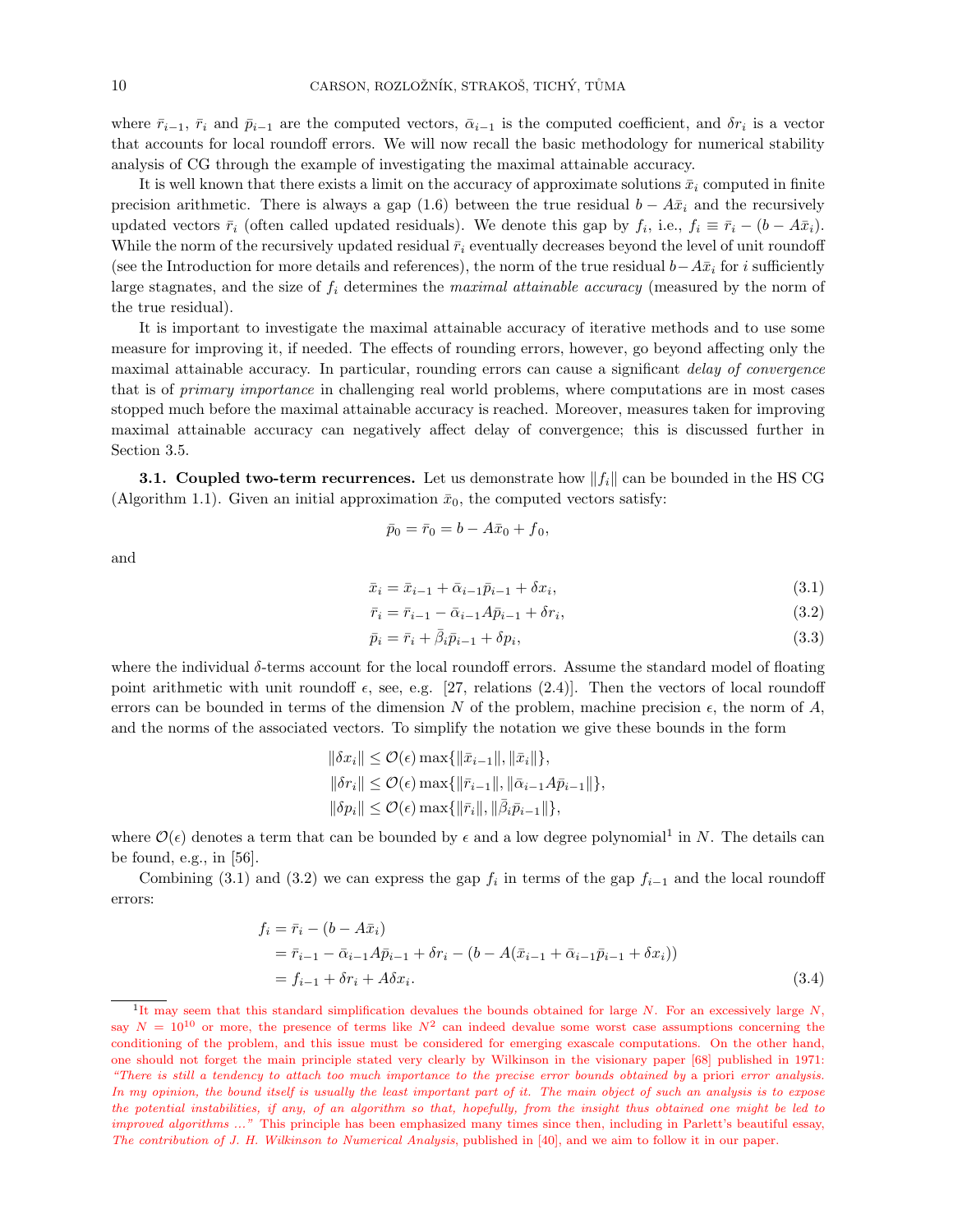Hence by induction it can be shown that

$$
f_n = f_0 + \sum_{i=1}^n \delta r_i + A \sum_{i=1}^n \delta x_i.
$$
 (3.5)

The maximal attainable accuracy of the coupled two-term recurrences was analyzed, e.g., by Sleijpen, van der Vorst, and Fokkema [53], and Greenbaum [20]. In these works the gap  $f_i$  is analyzed in terms of the local errors associated with the two-term recurrences and it is shown that in this case the local errors simply accumulate. In particular, the authors of [53] prove that

$$
||f_n|| \le \mathcal{O}(\epsilon) ||A|| \max_{i=0,\dots,n} ||x - \bar{x}_i||,
$$
\n(3.6)

and in [20] it is shown that

$$
||f_n|| \le \mathcal{O}(\epsilon) ||A|| \left( ||x|| + \max_{i=0,\dots,n} ||\bar{x}_i|| \right).
$$
 (3.7)

The delay of convergence of CG in finite precision arithmetic has been analyzed, e.g., in papers Greenbaum [19], Strakoš [60], Greenbaum and Strakoš [21], Gergelits and Strakoš [16]; for more detailed comments and references see the Introduction.

We now turn our attention to other variants of CG and investigate the individual sources of instabilities. In other words, we are interested in the question of how the attainable accuracy and delay of convergence are affected by various modifications to Algorithm 1.1. To illustrate the numerical effects, throughout this section we use the example of the linear system  $Ax = b$  with the matrix bcsstk03 from the set BCSSTRUC1 (BCS Structural Engineering Matrices) in the Harwell-Boeing collection [12], of order  $N =$ 112. We set  $x_0$  to be the zero vector. The right-hand side b has been chosen such that b has equal components in the eigenvector basis, and such that  $||b|| = 1$ . The minimal and maximal eigenvalues of A are  $\lambda_{\rm min} \approx 2.9e+04$  and  $\lambda_{\rm max} \approx 2.0e+11$  respectively, so that  $\kappa(A) \approx 6.9e+06$ . Since large outlying eigenvalues are present in the spectrum, one can expect a significant delay of convergence of CG in finite precision arithmetic; for more details, see, e.g., [60, 56, 16].

We note that the example problem we have chosen is a particular difficult one for the conjugate gradient method. In Figure 3.1 it can be seen that even exact CG requires N iterations for convergence and HS CG takes nearly 7N. Our running example is not meant to be representative of a real-world problem, but was rather chosen for its ability to expose the changes to attainable accuracy and convergence rate caused by the use of different CG recurrences in finite precision.

This is not to say that such effects will not be observed in practical situations. In Section 4.3 we present experiments demonstrating the numerical behavior of preconditioned HS CG and variants thereof on larger real-world problems. The decrease in attainable accuracy due to modified recurrences in GV CG observed in practical scenarios was the motivation behind the analysis and residual replacement strategy recently developed in [8], in which the reader can find additional exampes of large-scale problems in which the attainable accuracy of GV CG (both preconditioned and unpreconditioned) deviates significantly from the HS CG method.

Although the investigation of maximal attainable accuracy is formulated in terms of residuals and their norms, in our experiments we purposely plot the A-norm of the error rather than the Euclidean norm of the residuals. The reason is twofold. First, the convergence behavior viewed in terms of the Euclidean norm of the residual can be oscillatory. Second, and even more importantly, as stated clearly in the seminal paper by Hestenes and Stiefel [26], the Euclidean norm of the residual is not an appropriate indicator of convergence for problems where  $\kappa(A)$  is substantially larger than one.

3.2. Three-term recurrences. Before considering the implementation using three-term recurrences, we present the following numerical illustration. Consider Algorithm 1.1, and replace the recurrence for updating the direction vector

$$
p_i = r_i + \beta_i p_{i-1},\tag{3.8}
$$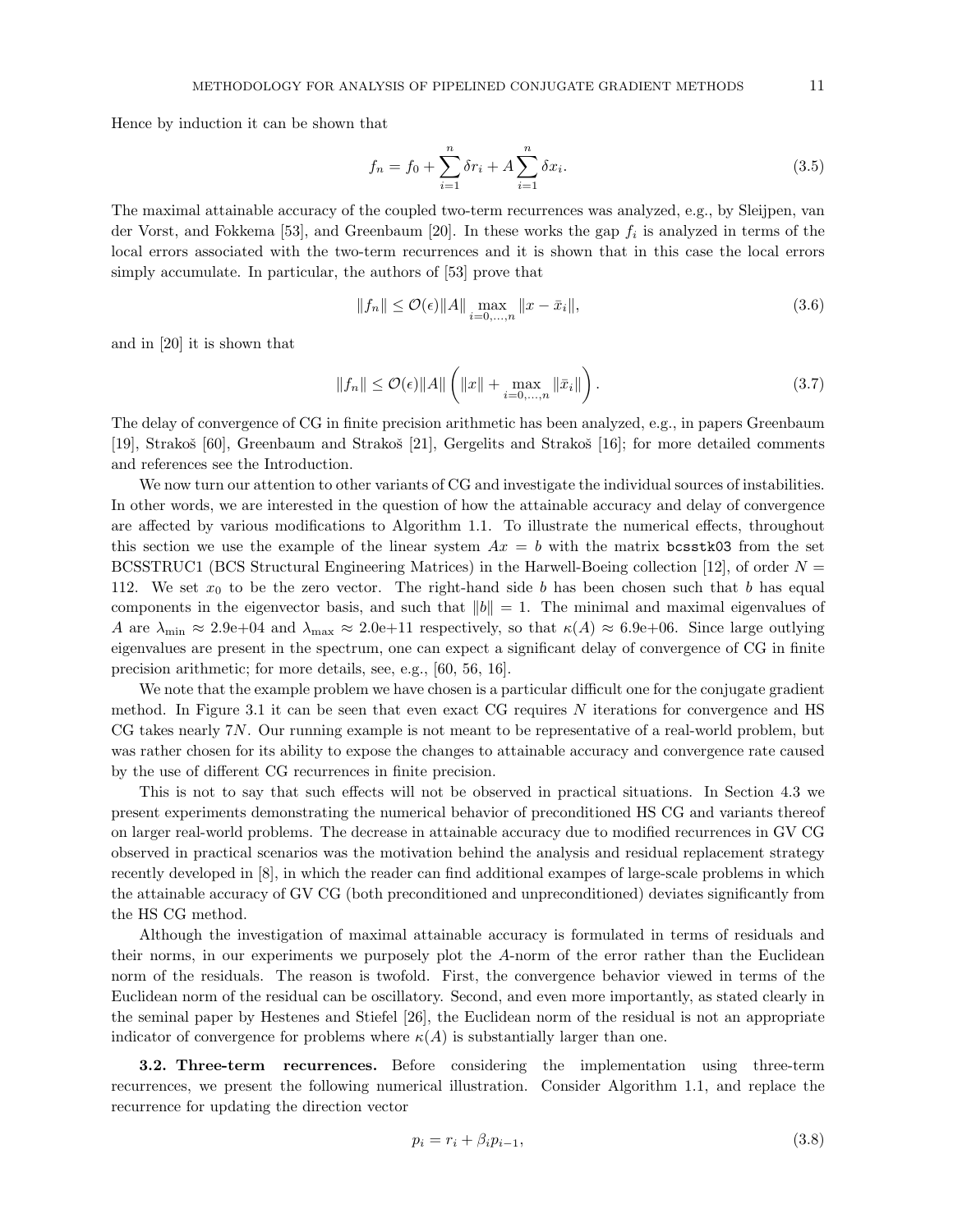

FIG. 3.1. Replacing (3.8) by (3.9) in Algorithm 1.1 can significantly change behavior in finite precision arithmetic.

by the recurrence

$$
p_i = r_i + \frac{\beta_i}{\alpha_{i-1}} (x_i - x_{i-1}).
$$
\n(3.9)

At first glance, this looks like a benign change that should not cause any trouble since  $x_i$  is computed using the recurrence  $x_i = x_{i-1} + \alpha_{i-1} p_{i-1}$ . However, as we can observe in Figure 3.1, replacing (3.8) by (3.9) can have a substantial influence on the behavior of the algorithm in finite precision arithmetic, both with respect to the rate of convergence and the attained accuracy. This example shows that a seemingly trivial change can lead to substantially different numerical behavior. We also include in Figure 3.1 the result of exact HS CG computation (simulated via double reorthogonalization of the residual vectors). It shows that in the problem used for our illustration the effect of roundoff error is indeed substantial even for HS CG.

The coupled two-term recurrences used in Algorithm 1.1 can, in mathematical abstraction, be considered to be equivalent to the three-term recurrences (see Section 2)

$$
x_{i} = \alpha_{i-1}r_{i-1} + x_{i-1} + \frac{\alpha_{i-1}\beta_{i-1}}{\alpha_{i-2}}(x_{i-1} - x_{i-2}),
$$
\n(3.10)

$$
r_{i} = -\alpha_{i-1}Ar_{i-1} + r_{i-1} + \frac{\alpha_{i-1}\beta_{i-1}}{\alpha_{i-2}}(r_{i-1} - r_{i-2}).
$$
\n(3.11)

Various three-term CG implementations differ in the way the coefficients are computed in (3.10)-(3.11). The ST CG (see Algorithm 2.1) updates  $\alpha_{i-1}$  using the relation

$$
\frac{1}{\alpha_{i-1}} = \frac{r_{i-1}^T A r_{i-1}}{\|r_{i-1}\|^2} - \frac{\beta_{i-1}}{\alpha_{i-2}}.
$$
\n(3.12)

Once  $\alpha_{i-1}$  is known, one can compute  $r_i$  and evaluate  $\beta_i$  as in Algorithm 1.1. This is probably the most straightforward way of determining the coefficients in (3.10)-(3.11). Note that the implementation by Hageman and Young [24, p. 143] also uses (3.12) (in a scaled form) to derive the updating formula for the coefficient

$$
\rho_{i-1} = 1 + \frac{\alpha_{i-1}\beta_{i-1}}{\alpha_{i-2}}.
$$

This results in more complicated updating formulas. It appears that the Hageman-Young implementation can be more affected by rounding errors than ST CG; see Figure 3.2.

The gap  $f_i$  between the recursively updated residual  $\bar{r}_i$  and the true residual  $b - A\bar{x}_i$  in three-term recurrence implementations of CG was analyzed by Gutknecht and Strakoš [23]. They showed that the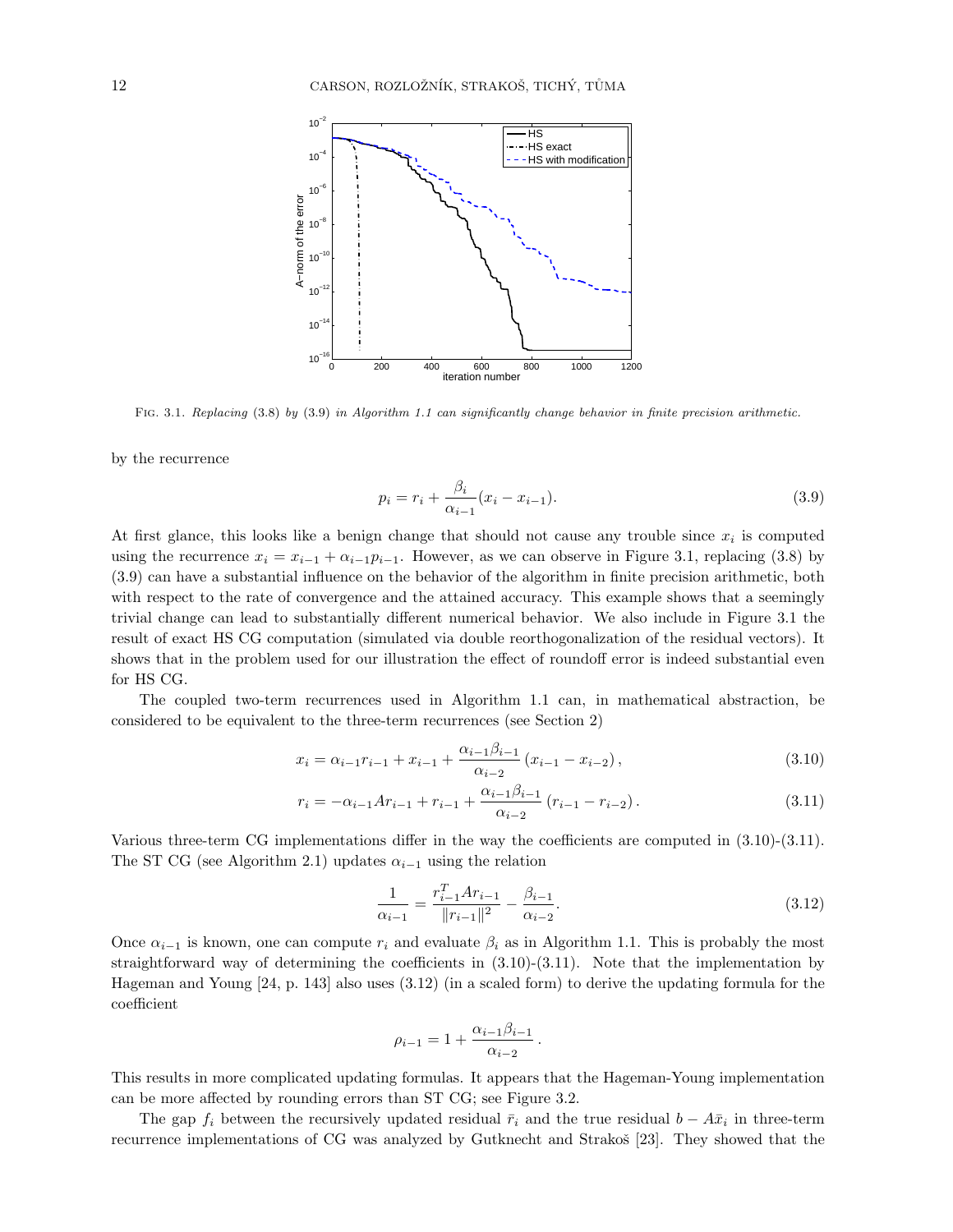

Fig. 3.2. HS CG (Algorithm 1.1), ST CG (Algorithm 2.1), and Hageman-Young (HY) [24, p. 143] implementations.

local roundoff errors incurred using  $(3.10)-(3.11)$  can be significantly amplified as they propagate through the recurrences. The amplification factors can be essentially expressed in terms of the coefficients in the recurrences  $(3.10)-(3.11)$  that can be related to the coefficients in  $(3.1)-(3.3)$ , which can exhibit, in general, rather irregular behavior. It is therefore shown that using two three-term recurrences can lead to worse maximal attainable accuracy than using three two-term recurrences (Algorithm 1.1). In addition, numerical experiments indicate that using three-term recurrences can also significantly delay convergence in comparison to coupled two-term recurrences; see Figure 3.2.

**3.3. Adding auxiliary recurrences.** One can also use the updating formula (3.12) to compute the coefficients  $\alpha_i$  in HS CG. This allows the computations to be rearranged in a way that reduces the number of synchronization points to one. However, in HS CG, the vectors  $Ar_{i-1}$  are not available. So, either we have to perform two matrix-vector products per iteration, or we need to use the additional recurrence for updating the vectors  $s_i \equiv Ap_i$ 

$$
Ap_i = Ar_i + \beta_i Ap_{i-1}, \quad \text{i.e.} \quad s_i = Ar_i + \beta_i s_{i-1}, \tag{3.13}
$$

cf. also Algorithm 2.2. A CG variant that uses the latter option is shown in Algorithm 3.1.

Algorithm 3.1. Conjugate Gradient method with the recursively updated direction vectors

**Input:** SPD matrix  $A \in R^{N \times N}$ , right-hand side vector  $b \in R^N$ , initial approximation  $x_0 \in R^N$ , maximum number of iterations nmax.

**Output:** Approximate solution  $x_n$  after the algorithm has been stopped.

0. **Initialization:**  $r_0 = b - Ax_0$ ,  $p_0 = r_0$ ,  $s_0 = Ap_0$ 

1. for  $i = 1 : nmax$  do 2.  $\alpha_{i-1} = \frac{(r_{i-1}, r_{i-1})}{(r_{i-1}, r_{i-1})}$  $(p_{i-1}, s_{i-1})$ 3.  $x_i = x_{i-1} + \alpha_{i-1}p_{i-1}$ 4.  $r_i = r_{i-1} - \alpha_{i-1} s_{i-1}$ 5. evaluate the stopping criterion 6.  $\beta_i = \frac{(r_i, r_i)}{\sqrt{n_i}}$  $(r_{i-1}, r_{i-1})$ 7.  $p_i = r_i + \beta_i p_{i-1}$ 8.  $s_i = Ar_i + \beta_i s_{i-1}$ 9. end do

Adding a new recurrence without recomputing the recurrence coefficient  $\beta_i$  so that the computed vectors satisfy local orthogonality relations can negatively affect the numerical behavior of the resulting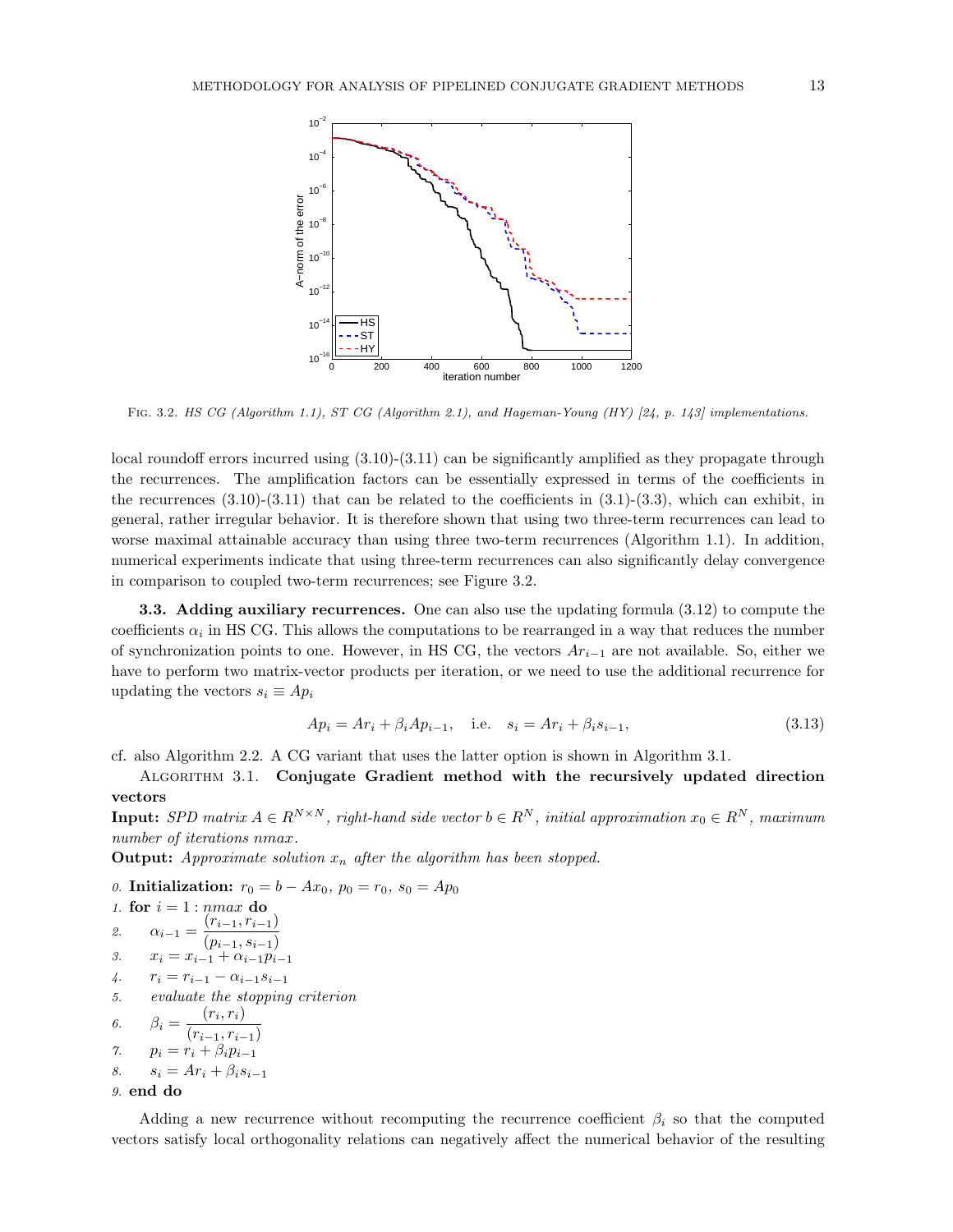

FIG. 3.3. HS CG (Algorithm 1.1), modified HS CG with the recursive update (3.13) (Algorithm 3.1), and GV CG (Algorithm 2.3).

algorithm. Algorithm 3.1 is closely related to ChG CG (Algorithm 2.2), the only difference being in the way the coefficient  $\alpha_{i-1}$  is computed which will be discussed in the next subsection. Note that other CG implementations that allow more parallelism than Algorithm 3.1 like GV CG (Algorithm 2.3) use even more auxiliary recurrences. In particular, Algorithm 2.3 updates the vectors  $s_i = Ap_i$ ,  $z_i = A^2p_i$ ,  $w_i = Ar_i$ , and  $q_i = A^2 r_i$ . In problems sensitive to changes in the underlying distribution function that enlarge its support (see [41]), this can lead to a numerical disaster both with respect to delay of convergence and maximal attainable accuracy; see Figure 3.3. It should be noted that the sensitive problems mentioned above are in particular those with large outlying eigenvalues; for detailed discussion see [16].

3.4. Recurrence coefficients. As mentioned above, the recurrence coefficients in two-term as well as in three-term variants of CG can be computed in many different ways. We will illustrate the effects of changing the computation of the recurrence coefficients using a modified version of Algorithm 1.1 where the formula for updating  $\alpha_{i-1}$  is replaced by (3.12) without adding an auxiliary recurrence for  $Ar_{i-1}$  (the vectors  $Ar_{i-1}$ ,  $Ap_{i-1}$  are computed by explicit matrix-vector multiplication). This variant is shown in Algorithm 3.2.

Algorithm 3.2. Conjugate Gradient method with modified coefficient computation **Input:** SPD matrix  $A \in R^{N \times N}$ , right-hand side vector  $b \in R^N$ , initial approximation  $x_0 \in R^N$ , maximum number of iterations nmax.

**Output:** Approximate solution  $x_n$  after the algorithm has been stopped.

0. **Initialization:** 
$$
r_0 = b - Ax_0, p_0 = r_0
$$

\n1. **for**  $i = 1 : \nmax \, do$ 

\n2.  $\alpha_{i-1} = \left( \frac{r_{i-1}^T A r_{i-1}}{\|r_{i-1}\|^2} - \frac{\beta_{i-1}}{\alpha_{i-2}} \right)^{-1}$ 

\n3.  $x_i = x_{i-1} + \alpha_{i-1} p_{i-1}$ 

\n4.  $r_i = r_{i-1} - \alpha_{i-1} A p_{i-1}$ 

\n5. evaluate the stopping criterion

\n6.  $\beta_i = \frac{(r_i, r_i)}{(r_{i-1}, r_{i-1})}$ 

\n7.  $p_i = r_i + \beta_i p_{i-1}$ 

\n9. **end do**

Notice that in this case,  $(3.4)$  still holds, so the gap  $f_i$  can be bounded analogously to  $(3.7)$ . In fact, (3.4) will hold regardless of how  $\alpha_{i-1}$  is computed as long as the same  $\alpha_{i-1}$  is used in updating both the recurrence for  $x_i$  and for  $r_i$ ; this has been pointed out by, e.g., Greenbaum [20]. In Figure 3.4 we observe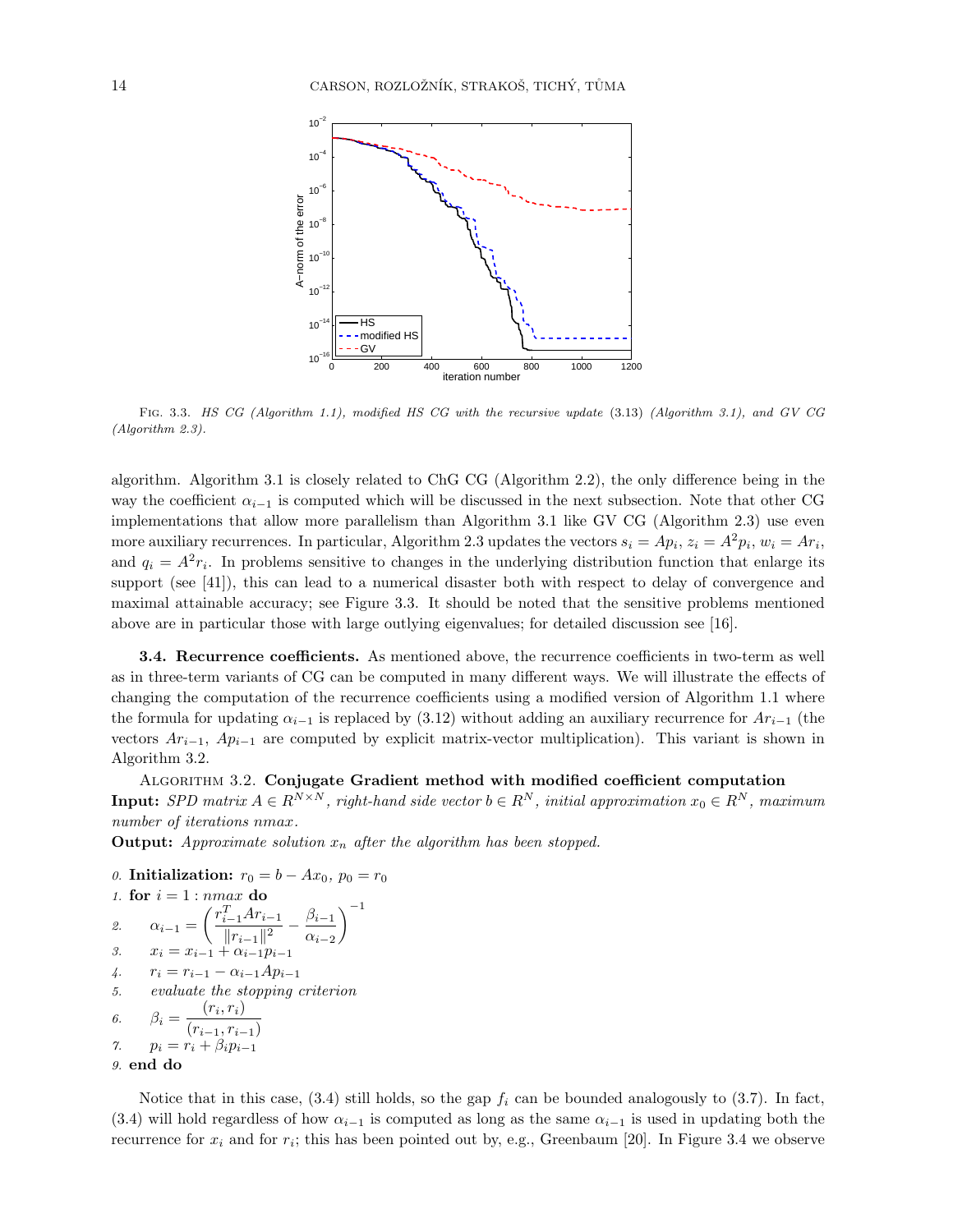

FIG. 3.4. HS CG (Algorithm 1.1), and the modified HS CG with explicit matrix-vectors multiplications  $Ar_{i-1}$ , Ap<sub>i-1</sub> and the formula (3.12) for updating  $\alpha_{i-1}$ ; see Algorithm 3.2.



Fig. 3.5. The HS CG implementation and the modified CG implementations with residual replacement.

a significant delay of convergence of Algorithm 3.2 in comparison to HS CG. The maximal attainable accuracy seems to be similar for both algorithms.

3.5. Residual replacement strategy. To attain a higher accuracy in terms of the norm of the residual vector, several authors suggest to synchronize the recursively computed residual  $\bar{r}_i$  and the true residual  $b - A\bar{x}_i$  by replacing  $\bar{r}_i$  by a direct computation of  $b - A\bar{x}_i$  in some iterations; see, e.g., [52], [66], [65], [3].

Since the direct computation of  $b - A\bar{x}_i$  is rather expensive, the residual replacement should occur only at a few iteration steps. As also emphasized in [66], these steps should be selected so that the residual replacement does not have an effect on the rate of convergence. Based on that the authors in [66] develop an updating strategy where they set a threshold and carry out the residual replacement when a certain quantity containing the terms  $\mathcal{O}(\varepsilon)(\|A\|\|\bar{x}_i\| + \|\bar{r}_i\|)$  reaches the given threshold. The justification of the proposed heuristics assumes that the matrix composed of the computed residual vectors is of full column rank, which may not hold in practical computations.

In Figure 3.5 we plot the A-norm of the error in the exact computation using HS CG simulated as above (see Figure 3.1). The orthogonality and numerical linear independence among the computed residual vectors is lost in HS CG (solid line) very quickly, which results in a significant delay of convergence. Here, just to illustrate the possible effects of the residual replacement on the rate of convergence, we first carry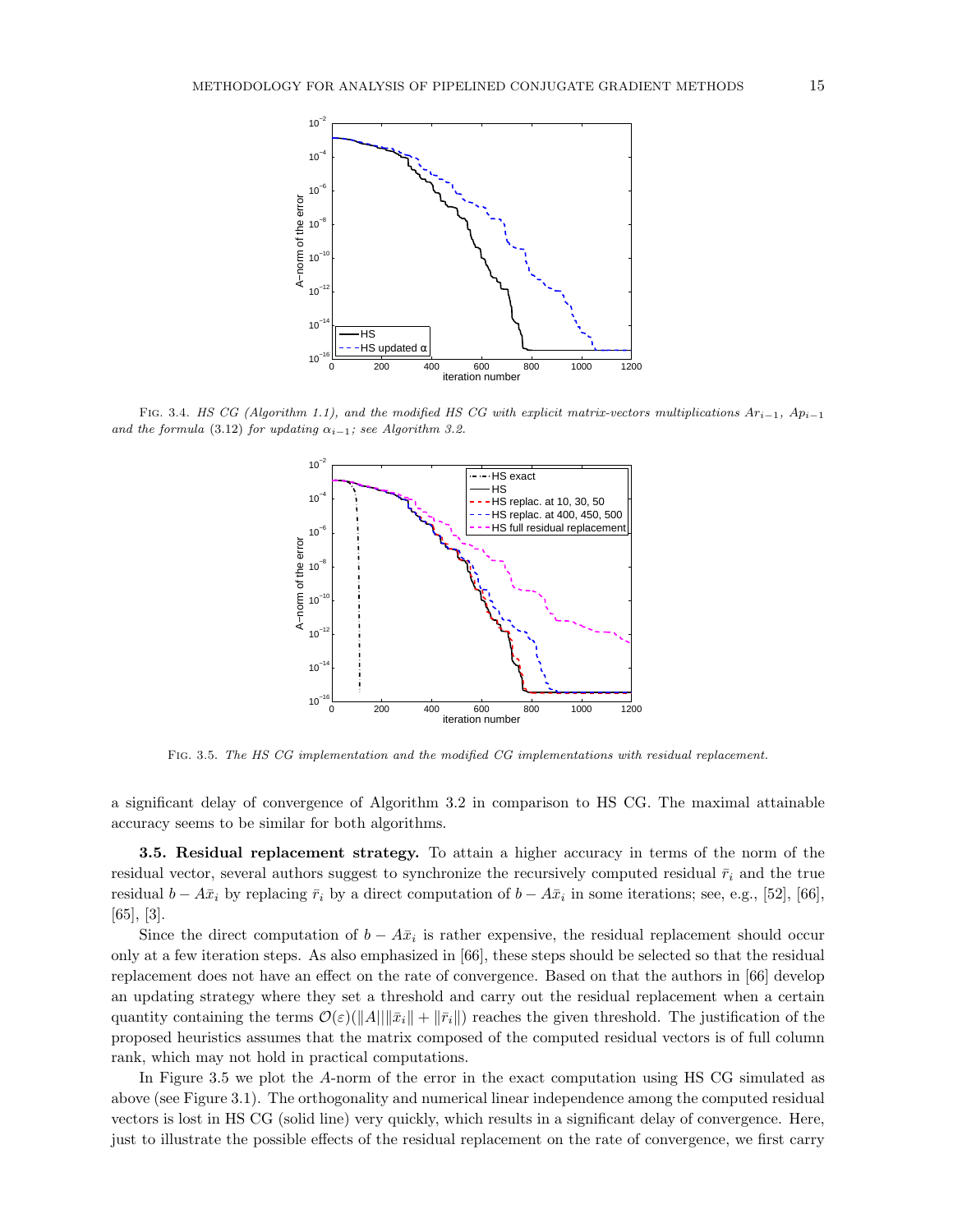out three residual replacements at steps  $n = 10$ ,  $n = 30$ , and  $n = 50$  before the linear independence of the computed residual vectors is lost. In this case, we indeed do not observe a significant difference in the convergence rate (see the red dashed line in Figure 3.5). However, three replacements after the loss of linear independence (at steps  $n = 400$ ,  $n = 450$ , and  $n = 500$ ) cause a significant delay of convergence in comparison to HS CG due to the introduction of large perturbations (relative to the residual norm at these steps) in the recurrence relations; see the blue dashed line. In Figure 3.5 we also plot the Anorm of the error in the algorithm with full residual replacement, in which  $\bar{r}_i$  is replaced by the direct computation of  $b - A\bar{x}_i$  in each iteration step. This costly strategy keeps the gap between the true and updated residuals on the level  $\mathcal{O}(\varepsilon)\|A\|(\|\bar{x}_i\|+\|x\|)$ . As expected based on the results in [66], this causes a significant deterioration of convergence rate. Similar behavior in terms of the delay of convergence when using various residual replacement strategies has also been observed by Meurant [38, Section 6.4], who suggests an optional residual replacement heuristic. Residual replacement strategies deserve further attention and thorough analysis.

We point out that for this chosen test problem, HS CG already attains an accurate approximate solution, and therefore we do not see in Figure 3.5 further improvement from the use of residual replacement.

4. Methodology for numerical stability analysis. In the following we describe a methodology for the numerical stability analysis of CG variants that use an auxiliary recurrence for the matrix-vector product  $Ap_i$ , which includes pipelined CG (GV CG) [18]. Since the methodologies for analysis of the maximal attainable accuracy and delay of convergence are very different, we will divide this section into two parts.

4.1. Maximal attainable accuracy. A full analysis of the attainable accuracy for all CG variants described in this paper would require many pages of technical text, which would make the paper unacceptably long. We will therefore start by deriving a general expression for the residual gap that applies to any coupled two-term recurrence version of CG that performs updates to  $x_i$  and  $r_i$  using the recurrences

$$
x_i = x_{i-1} + \alpha_{i-1} p_{i-1} \tag{4.1}
$$

$$
r_i = r_{i-1} - \alpha_{i-1} s_{i-1},\tag{4.2}
$$

where  $s_i \equiv Ap_i$  is also recursively updated. We then demonstrate how one can use this result to bound the maximum attainable accuracy by doing so for the CG variant "closest" to HS CG (Algorithm 1.1) that uses recurrences (4.1) and (4.2), Algorithm 3.1. The purpose is to provide a methodology that can be used, with more or less straightforward extensions, to perform full-scale analysis of algorithms like GV CG. An example of such an extension that uses the methodology suggested in this paper (see also [23]) can be found, e.g., in [8].

We will show that the maximal attainable accuracy of Algorithm 3.1 can be significantly worse than in HS CG (Algorithm 1.1), and, like ST CG (Algorithm 2.1), can suffer from amplification of local errors if there are large oscillations of the residual norm. It is worth pointing out that in Figure 3.3, this difference is not substantial, which just underlines the need for extensive experiments in order to gather reliable numerical evidence about the behavior of any implementation for a particular class of problems.

Consider a variant of HS CG that performs updates to  $x_i$  and  $r_i$  using the recurrences (4.1) and (4.2), for  $i = 1, \ldots, n - 1$ . Note that Algorithm 3.1, Algorithm 2.2 (ChG CG), and Algorithm 2.3 (GV CG) all fall into this category. In finite precision arithmetic (denoted here with bars), the updates satisfy

$$
\bar{x}_i = \bar{x}_{i-1} + \bar{\alpha}_{i-1}\bar{p}_{i-1} + \delta x_i, \qquad \|\delta x_i\| \leq \mathcal{O}(\epsilon) \max\{\|\bar{x}_{i-1}\|, \|\bar{x}_i\|\},\tag{4.3}
$$

$$
\bar{r}_i = \bar{r}_{i-1} - \bar{\alpha}_{i-1}\bar{s}_{i-1} + \delta r_i, \qquad \|\delta r_i\| \leq \mathcal{O}(\epsilon) \max\{\|\bar{r}_{i-1}\|, \|\bar{\alpha}_{i-1}\bar{s}_{i-1}\|\}. \tag{4.4}
$$

In iteration i, the gap  $f_i$  between the recursively updated residual  $\bar{r}_i$  and the true residual  $b-\bar{A}\bar{x}_i$  can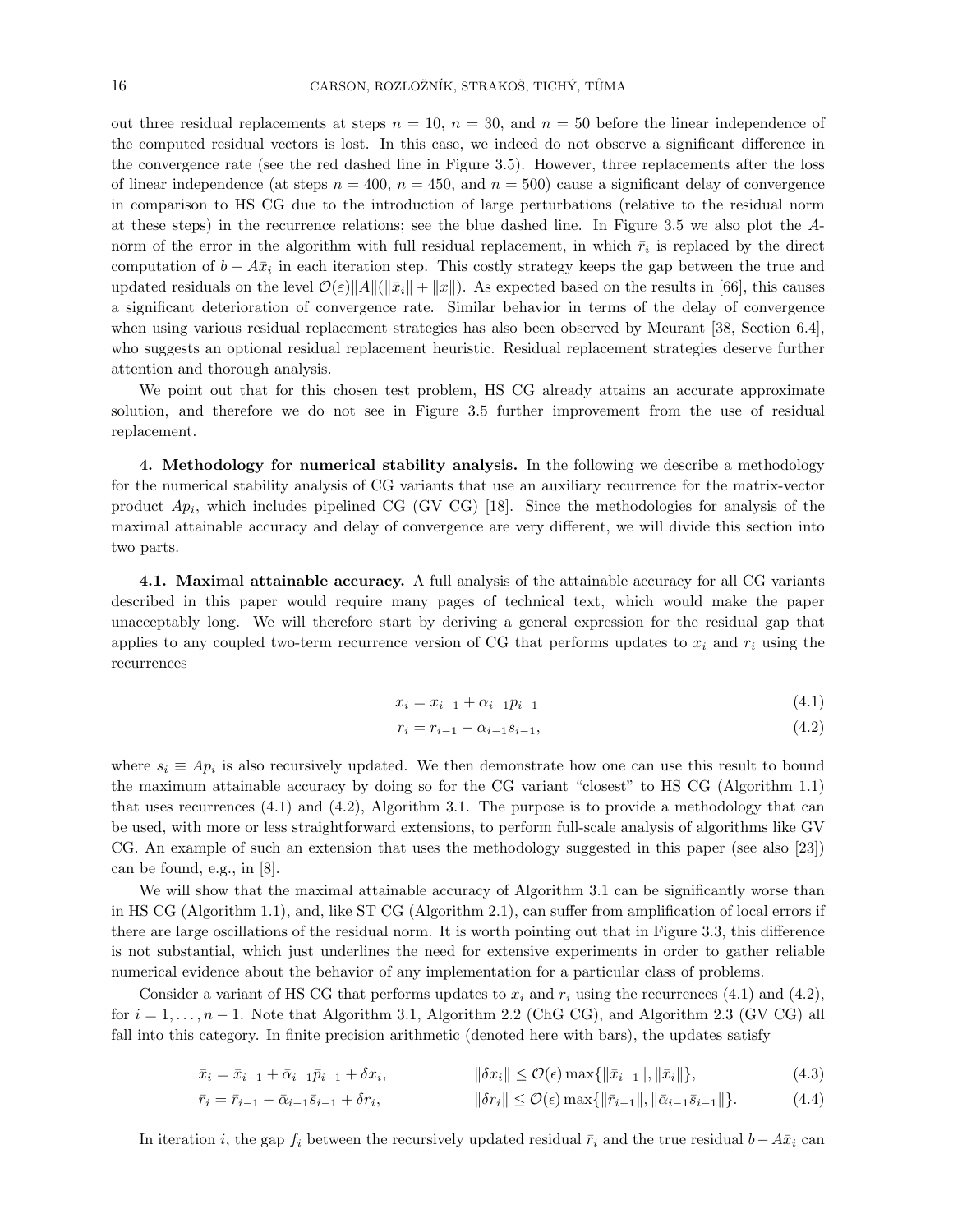be written in the form

$$
f_i = \bar{r}_i - (b - A\bar{x}_i)
$$
  
=  $\bar{r}_{i-1} - \bar{\alpha}_{i-1}\bar{s}_{i-1} + \delta r_i - (b - A(\bar{x}_{i-1} + \bar{\alpha}_{i-1}\bar{p}_{i-1} + \delta x_i))$   
=  $f_{i-1} - \bar{\alpha}_{i-1}g_{i-1} + \delta r_i + A\delta x_i,$  (4.5)

where

$$
g_{i-1} = \bar{s}_{i-1} - A\bar{p}_{i-1}
$$

denotes the gap between the recursively computed vector  $\bar{s}_{i-1}$  and the computed direction vector  $\bar{p}_{i-1}$ multiplied by  $A$ . Hence, by induction, after  $n$  iterations,

$$
f_n = f_0 - \sum_{i=1}^n \bar{\alpha}_{i-1} g_{i-1} + \sum_{i=1}^n \delta r_i + A \sum_{i=1}^n \delta x_i.
$$
 (4.6)

We see from (4.6) that  $f_n$  is a superposition of the effects of local errors  $\delta x_i$  and  $\delta r_i$  and the differences  $g_{i-1}$ multiplied by the coefficients  $\bar{\alpha}_{i-1}$  throughout all iteration steps  $i = 1, \ldots, n$ . Introducing the notation  $G_n = (g_0, \ldots, g_{n-1})$  and  $d_n = (\bar{\alpha}_0, \ldots, \bar{\alpha}_{n-1})^T$ , the formula  $(4.6)$  can be written as

$$
f_n = f_0 + \sum_{i=1}^{n} (\delta r_i + A \delta x_i) - G_n d_n.
$$
 (4.7)

Comparing the above formula to  $(3.5)$ , it is clear that the quantity  $G_n$  plays a key role in determining how the accuracy of a particular variant compares with HS CG. We stress that the above formula for the residual gap applies to *any* CG variant that uses the recurrences  $(4.1)$  and  $(4.2)$  to update  $x_i$  and  $r_i$ . From here, the maximum attainable accuracy of a particular variant, e.g., GV CG, can be analyzed by obtaining a bound on the size of  $G_n$ .

We will now demonstrate this process by bounding  $\|G_n\|$  for the CG variant closest to HS CG that uses recurrences (4.1) and (4.2), Algorithm 3.1. We will show that the sizes of the  $g_i$  terms may play a decisive role in the maximum attainable accuracy of Algorithm 3.1. In particular, we will show that the size of  $g_i$  can be significantly larger than the error in the floating point computation  $f(A\bar{p}_i)$ , i.e.,

$$
\|\mathbf{f}(A\bar{p}_i) - A\bar{p}_i\| \leq \mathcal{O}(\epsilon) \|A\| \|\bar{p}_i\|.
$$

Introducing the notation

$$
P_n = (p_0, ..., p_{n-1}), R_n = (r_0, ..., r_{n-1})
$$
 and  $S_n = (s_0, ..., s_{n-1}),$ 

the recurrences (3.8) and (3.13) (lines 7 and 8 in Algorithm 3.1) for  $i = 1, \ldots, n - 1$  can be written

$$
R_n = P_n U_n, \quad AR_n = S_n U_n,\tag{4.8}
$$

where  $U_n$  is the *n*-by-*n* unit upper bidiagonal matrix of the form

$$
U_n = \begin{pmatrix} 1 & -\beta_1 & 0 & 0 \\ 0 & 1 & \ddots & 0 \\ \vdots & \ddots & 1 & -\beta_{n-1} \\ 0 & \dots & 0 & 1 \end{pmatrix}.
$$
 (4.9)

The quantities computed in finite precision arithmetic (denoted here with  $bars<sup>2</sup>$ ) satisfy

$$
\bar{p}_i = \bar{r}_i + \bar{\beta}_i \bar{p}_{i-1} + \delta p_i, \qquad \|\delta p_i\| \leq \mathcal{O}(\epsilon) \max\{\|\bar{r}_i\|, \|\bar{\beta}_i \bar{p}_{i-1}\|\}, \tag{4.10}
$$

$$
\bar{s}_i = A\bar{r}_i + \bar{\beta}_i \bar{s}_{i-1} + \delta s_i, \qquad \|\delta s_i\| \leq \mathcal{O}(\epsilon) \max\{\|A\| \|\bar{r}_i\|, \|\bar{\beta}_i \bar{s}_{i-1}\|\}, \tag{4.11}
$$

<sup>&</sup>lt;sup>2</sup>Mathematically (assuming exact arithmetic),  $s_i = Ap_i$ . In finite precision computations, however,  $\bar{s}_i$  computed via (3.13) can no longer be identified with the multiplication  $A\bar{p}_i$ . This point is very important. Examples of confusion mixing mathematically equivalent but computationally different quantities can be seen in recently published literature.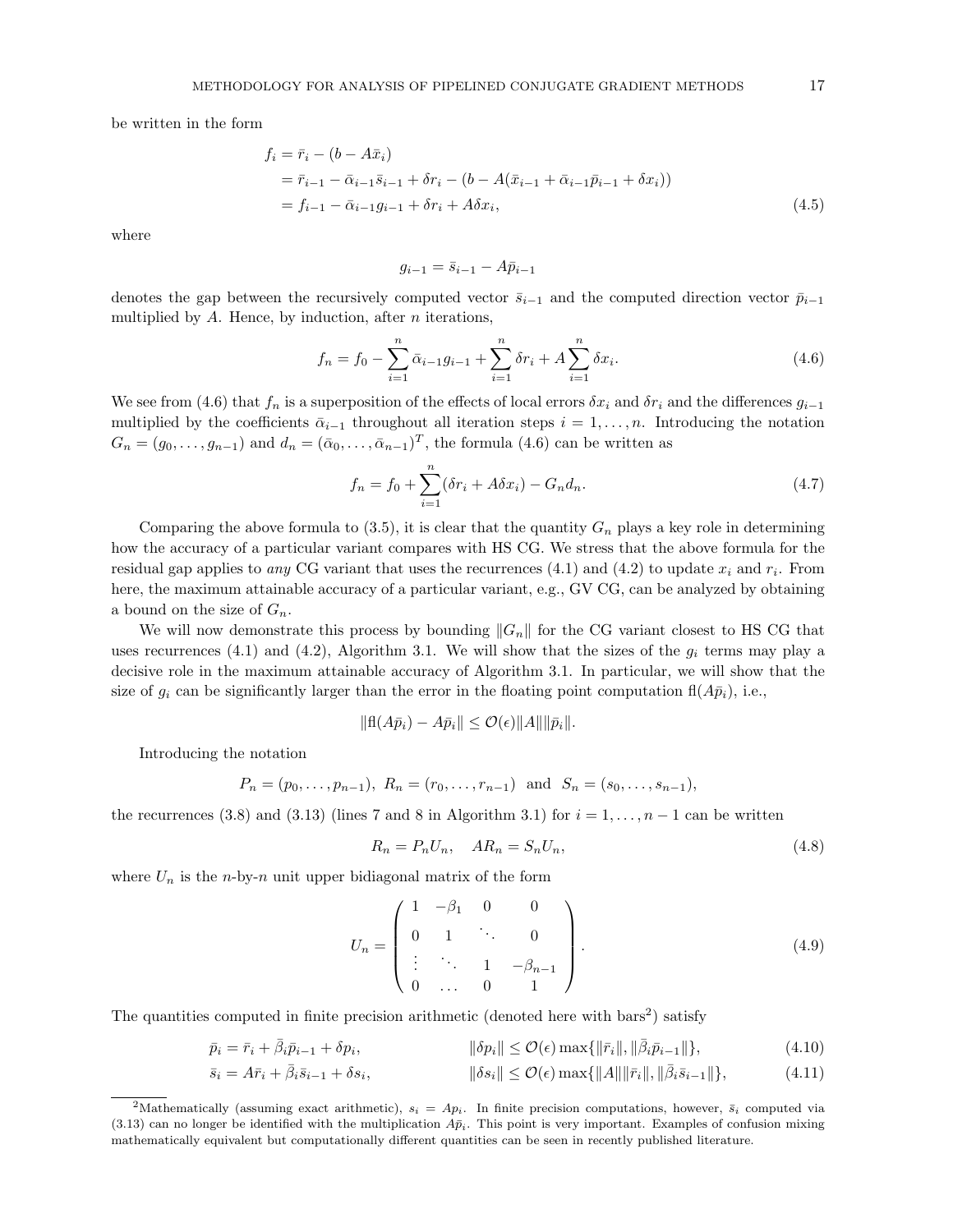along with (4.3) and (4.4), where  $i = 1, \ldots, n - 1$ . Similarly to (4.8), the recurrences (4.10) and (4.11) for  $i = 1, \ldots, n - 1$  can be rewritten into

$$
\bar{R}_n = \bar{P}_n \bar{U}_n - \Delta P_n, \quad A\bar{R}_n = \bar{S}_n \bar{U}_n - \Delta S_n,
$$
\n(4.12)

where  $\Delta P_n = (\delta p_0, \ldots, \delta p_{n-1})$  and  $\Delta S_n = (\delta s_0, \ldots, \delta s_{n-1})$ . It is clear from (4.10) and (4.11) that

$$
\begin{aligned} \|\delta p_i\| &\leq \mathcal{O}(\epsilon)(\|\bar{r}_i\| + \|\bar{\beta}_i\bar{p}_{i-1}\|) \leq \mathcal{O}(\epsilon)(\|\bar{R}_n\| + \|\bar{P}_n\| \|\bar{U}_n\|),\\ \|\delta s_i\| &\leq \mathcal{O}(\epsilon)(\|A\| \|\bar{r}_i\| + \|\bar{\beta}_i\bar{s}_{i-1}\|) \leq \mathcal{O}(\epsilon)(\|A\| \|\bar{R}_n\| + \|\bar{S}_n\| \|\bar{U}_n\|), \end{aligned}
$$

for each  $i = 0, ..., n-1$ . Since  $\|\Delta P_n\| \le \|\Delta P_n\|_F \le \sqrt{n} \max_{i=0,...,n-1} \|\delta p_i\|$  and  $\|\Delta S_n\| \le \|\Delta S_n\|_F \le$  $\sqrt{n} \max_{i=0,\dots,n-1} ||\delta s_i||$ , we obtain the bounds

$$
\|\Delta P_n\| \leq \mathcal{O}(\epsilon)(\|\bar{R}_n\| + \|\bar{P}_n\| \|\bar{U}_n\|),
$$
  

$$
\|\Delta S_n\| \leq \mathcal{O}(\epsilon)(\|A\| \|\bar{R}_n\| + \|\bar{S}_n\| \|\bar{U}_n\|).
$$

From (4.12) we have

$$
G_n = \bar{S}_n - A\bar{P}_n = (\Delta S_n - A\Delta P_n)\bar{U}_n^{-1}.
$$

Taking the norms and assuming that the matrix  $\bar{U}_n$  is numerically nonsingular with  $\mathcal{O}(\epsilon)\kappa(\bar{U}_n) < 1$ , we get

$$
||G_n|| \leq (||\Delta S_n|| + ||A|| ||\Delta P_n||) ||\bar{U}_n^{-1}||
$$
  
\n
$$
\leq \mathcal{O}(\epsilon) [(||\bar{S}_n|| + ||A|| ||\bar{P}_n||) ||\bar{U}_n|| + 2||A|| ||\bar{R}_n||] ||\bar{U}_n^{-1}||
$$
  
\n
$$
\leq \mathcal{O}(\epsilon) [(||G_n|| + 2||A|| ||\bar{P}_n||) ||\bar{U}_n|| + 2||A|| ||\bar{R}_n||] ||\bar{U}_n^{-1}||
$$
  
\n
$$
\leq \frac{\mathcal{O}(\epsilon)}{1 - \mathcal{O}(\epsilon)\kappa(\bar{U}_n)} [\kappa(\bar{U}_n)||A|| ||\bar{P}_n|| + ||A|| ||\bar{R}_n|| ||\bar{U}_n^{-1}||].
$$
\n(4.13)

The first term in the bound (4.13) is larger than  $\mathcal{O}(\epsilon) ||A|| ||\bar{P}_n||$  by a factor of  $\kappa(\bar{U}_n)$  and it suggests that the local errors at the individual steps contributing to the size of the difference  $f_n = \bar{r}_n - (b - A\bar{x}_n)$  in (4.7) can potentially be amplified by the entries in  $\bar{U}_n^{-1}$ . Since the matrix  $\bar{U}_n$  is unit upper bidiagonal, the entries of its inverse can be expressed in terms of the products of the coefficients  $\bar{\beta}_i$ , for  $i = 1, \ldots, n-1$ , i.e.,

$$
\bar{U}_n^{-1} = \begin{pmatrix} 1 & \bar{\beta}_1 & \dots & \dots & \bar{\beta}_1 \bar{\beta}_2 & \dots & \bar{\beta}_{n-1} \\ 0 & 1 & \bar{\beta}_2 & \dots & \bar{\beta}_2 & \dots & \bar{\beta}_{n-1} \\ \vdots & \ddots & \ddots & \ddots & \vdots & \vdots & \vdots & \vdots & \ddots & \vdots \\ \vdots & \ddots & 1 & \bar{\beta}_{n-1} & & & \\ 0 & \dots & \dots & 0 & 1 & & \end{pmatrix} .
$$
 (4.14)

In exact arithmetic, the coefficient  $\beta_i$  in Algorithm 3.1 is equal to  $\beta_i = ||r_i||^2/||r_{i-1}||^2$  and the multiplicative factors  $\beta_i \beta_{i+1} \dots \beta_j$  are equal to

$$
\beta_i \beta_{i+1} \dots \beta_j = \frac{\|r_j\|^2}{\|r_{i-1}\|^2}, \ i < j.
$$

Consequently, due to possible oscillations of the CG residual norms, the factors  $||r_j||^2/||r_{i-1}||^2$  can for some  $i < j$  be rather large. Similar reasoning can also be applied to the norm of the updated residuals  $\|\bar{r}_\ell\|$ , leading potentially to large products of the computed coefficients  $\bar{\beta}_i\bar{\beta}_{i+1}\dots\bar{\beta}_j$  in (4.14) and to the ill-conditioned matrix  $\bar{U}_n$ . Consequently, a dramatic amplification of the local errors can be expected and the maximum attainable accuracy in computations using Algorithm 3.1 can be significantly worse than when the standard Algorithm 1.1 is used.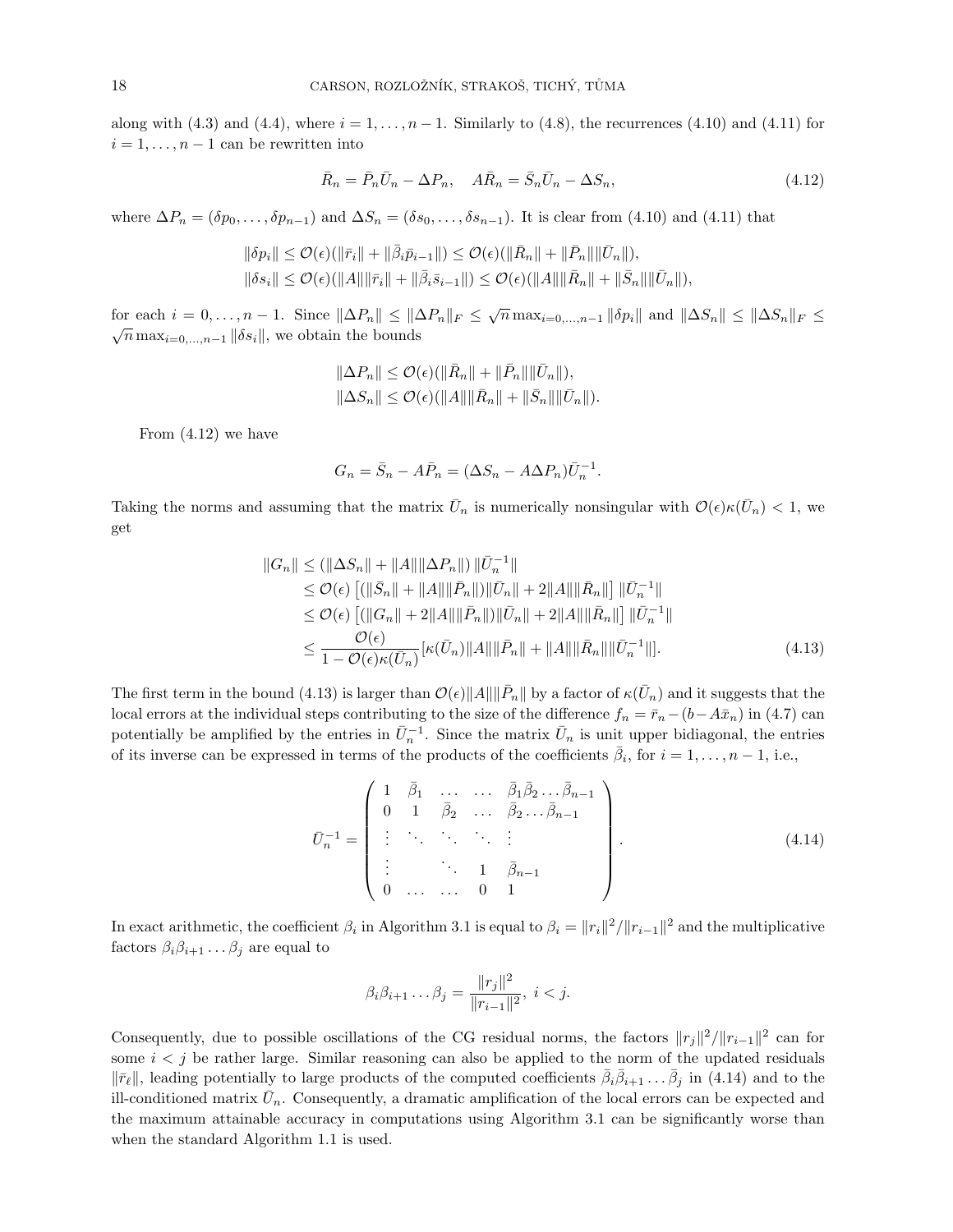This analysis resembles the results for the three-term CG implementations presented in [23]. It demonstrates that a seemingly innocuous change in the CG implementation can turn the two-term recurrence CG into a three-term recurrence CG with substantially different (and often worse) numerical behavior. Generalization of the presented analysis to pipelined CG implementations will use the same methodology. It will, however, require a detailed and cautious evaluation of the various terms and a thorough discussion of the obtained bounds as well as comparison with properly designed numerical experiments. For the first step in this direction we refer to [8].

4.2. Delay of convergence. As explained in the Introduction, CG is closely related the Lanczos process  $(1.2)$  and it is mathematically equivalent to the so-called Lanczos-CG formulated by  $(1.2)-(1.3)$ . Using Algorithm 1.1, the entries of the Jacobi matrix

$$
T_n = \begin{pmatrix} \gamma_1 & \delta_2 & & \\ \delta_2 & \cdot & \cdot & \cdot \\ & \cdot & \cdot & \cdot \\ & & \cdot & \cdot \\ & & & \delta_n & \gamma_n \end{pmatrix}
$$

are determined via the formulas (here  $\alpha_{-1} = 1, \beta_0 = 0$ )

$$
\gamma_i = \frac{1}{\alpha_{i-1}} + \frac{\beta_{i-1}}{\alpha_{i-2}}, \qquad i = 1, 2, \dots, n,
$$
\n(4.15)

$$
\delta_i = \frac{\sqrt{\beta_i}}{\alpha_{i-1}}, \qquad i = 2, 3, \dots, n \tag{4.16}
$$

see, e.g., [21, Section 2]. The sequence of Jacobi matrices  $T_n$ ,  $n = 1, 2, \ldots$  determines the sequence of the distribution functions  $\omega^{(n)}(\lambda)$  with the points of increase  $\theta_{\ell}^{(n)}$  $\ell^{(n)}$ ,  $\ell = 1, \ldots, n$  given by the eigenvalues of  $T_n$  and the weights  $\omega_{\ell}^{(n)}$  $\ell^{(n)}$ ,  $\ell = 1, \ldots, n$  given by the squared first elements of the associated (normalized) eigenvectors; see, e.g., [32, Sections 3.4 and 3.5]. The sequence  $\omega^{(n)}(\lambda)$  approximates in the sense of the Gauss-Christoffel quadrature the distribution function  $\omega(\lambda)$ , which is determined by the eigenvalues of the matrix A and the squared size of the projections of the normalized initial residual  $r_0/||r_0||$  onto the associated invariant subspaces; see, e.g., [32, Section 3.5].

In finite precision CG computations, the computed quantities  $\bar{\alpha}_i$  and  $\bar{\beta}_i$  differ from their exact precision counterparts, and this difference can easily grow to many orders of magnitude. Therefore, the counterparts to (4.15) and (4.16),

$$
\bar{\gamma}_i \equiv \frac{1}{\bar{\alpha}_{i-1}} + \frac{\bar{\beta}_{i-1}}{\bar{\alpha}_{i-2}} \quad \text{and} \quad \bar{\delta}_i \equiv \frac{\sqrt{\bar{\beta}_i}}{\bar{\alpha}_{i-1}}, \tag{4.17}
$$

resp., which define the Jacobi matrices associated with the finite precision computations, can also differ many orders of magnitude from the exact arithmetic quantities  $\gamma_i$  and  $\delta_i$ . In order to avoid misunderstanding we point out that the issue is not in finite precision computations of  $\bar{\gamma}_i$  and  $\delta_i$  from  $\bar{\alpha}_i$  and  $\bar{\beta}_i$ ; here  $\bar{\gamma}_i$  and  $\bar{\delta}_i$  are determined from  $\bar{\alpha}_i$  and  $\bar{\beta}_i$  exactly using the mathematical equalities (4.17).

Now we come to the main point that builds upon the results of Greenbaum and others recalled in the Introduction. In exact arithmetic, the CG computations in steps 1 to  $n$  can be associated with the sequence of nested Jacobi matrices

$$
T_1, T_2, \ldots, T_n
$$

determined by (4.15) and (4.16). For each  $n = 1, 2, \ldots$ , the matrix  $T_n$  defines the distribution function  $\omega^{(n)}(\lambda)$  that approximates the distribution function  $\omega(\lambda)$  determined by the original data A, b, and  $x_0$ , in the sense of the nth Gauss-Christoffel quadrature. Moreover, the CG method represents in fact the matrix formulation of the Gauss-Christoffel quadrature (see [32, Section 3.5]) and, quantitatively, the squared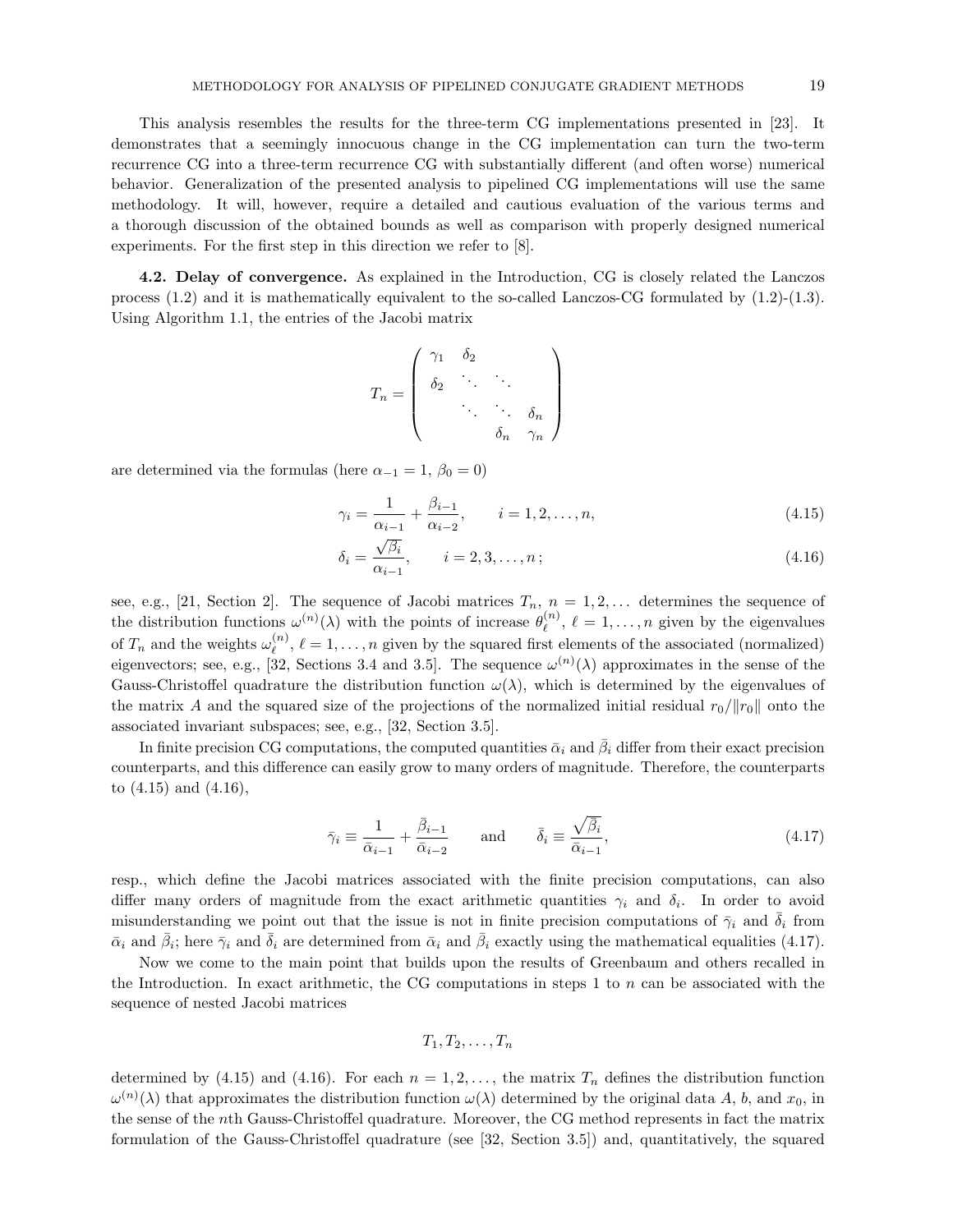

FIG. 4.1. Differences in the entries of the Jacobi matrices for HS and GV CG implementations. Solid line gives the values of  $\gamma_i$ ,  $\delta_i$  for the exact HS CG (Algorithm 1.1) determined via (4.15)-(4.16). Pluses (+) give the values of  $\bar{\gamma}_i$ ,  $\bar{\delta}_i$ for the finite precision computations using HS CG (Algorithm 1.1) determined via  $(4.17)$ . Circles ( $\circ$ ) give the analogous quantities for GV CG (Algorithm 2.3).

A-norm of the CG error for the function  $f(\lambda) = \lambda^{-1}$  is given as the scaled quadrature error (see [32, relation  $(3.5.9)$ ],

$$
\int \lambda^{-1} d\omega(\lambda) = \sum_{\ell=1}^{n} \omega_{\ell}^{(n)} \left\{ \theta_{\ell}^{(n)} \right\}^{-1} + \frac{\|x - x_{n}\|_{A}^{2}}{\|r_{0}\|^{2}}.
$$
\n(4.18)

Summarizing, it is clear that in exact arithmetic the sequence of the distribution functions  $\omega^{(n)}$ ,  $n =$  $1, 2, \ldots$ , determines convergence behavior of CG in the steps  $n = 1, 2, \ldots$ .

In finite precision arithmetic, the CG computations in steps  $1$  to  $n$  can be associated with the sequence of Jacobi matrices

$$
\bar{T}_1, \bar{T}_2, \ldots, \bar{T}_n
$$

determined via (4.17). Despite possible loss of orthogonality and even loss of (numerical) linear independence among the computed CG residual and direction vectors, we thus have a mathematical structure of the sequence of Jacobi matrices that is preserved regardless of the numerical inaccuracies. Here  $\bar{T}_n$  again defines the distribution function  $\bar{\omega}^{(n)}(\lambda)$ . This distribution function is, however, in general very different from  $\omega^{(n)}(\lambda)$  determined by exact computations, and it depends very significantly on the particular CG implementation. In particular, in finite precision CG computations using HS CG (Algorithm 1.1) the distribution function  $\bar{\omega}_{\rm HS}^{(n)}(\lambda)$  can be very different from the distribution function  $\bar{\omega}_{\rm GV}^{(n)}(\lambda)$  determined by the finite precision computations using GV CG (Algorithm 2.3). This is illustrated in Figure 4.1, which depicts the difference in the entries of the Jacobi matrices  $\bar{T}_n$  for different CG implementations using the same problem bcsstk03 (see Section 3.2).

The crucial question is whether  $\bar{\omega}^{(n)}(\lambda)$  determined by the finite precision CG computations in steps 1 through n can be associated with some distribution function  $\bar{\omega}_{1:n}(\lambda)$  meaningfully related to the original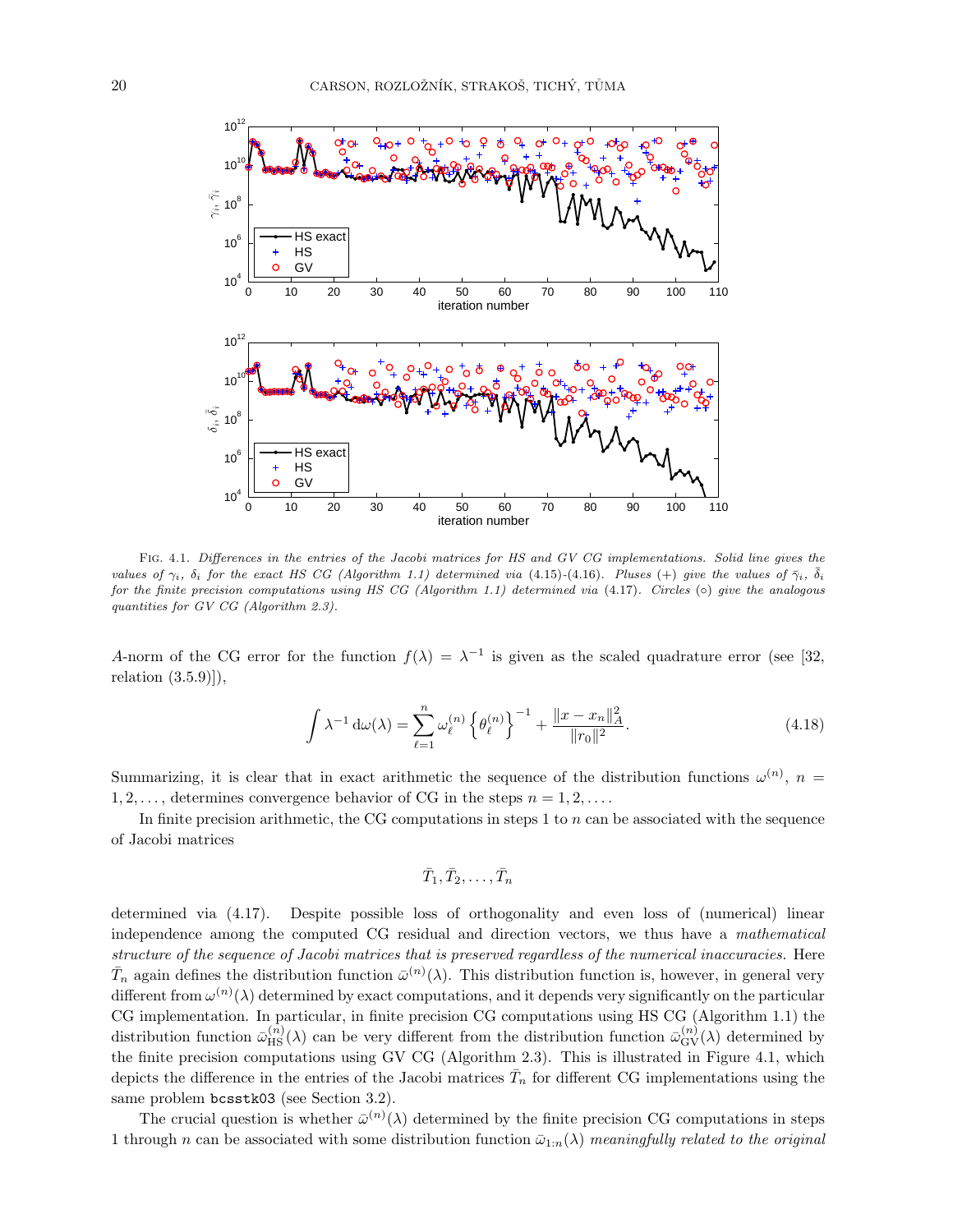

Fig. 4.2. Distribution of the eigenvalues of the matrix bcsstk03.

distribution function  $\omega(\lambda)$  such that we can write, analogously to (4.18),

$$
\int \lambda^{-1} d\omega(\lambda) \approx \int \lambda^{-1} d\bar{\omega}_{1:n}(\lambda) = \sum_{\ell=1}^n \bar{\omega}_{\ell}^{(n)} \left\{ \bar{\theta}_{\ell}^{(n)} \right\}^{-1} + \frac{\|x - \bar{x}_n\|_A^2}{\|r_0\|^2} + F_n,\tag{4.19}
$$

where  $F_n$  is small in comparison to the error term  $||x - \bar{x}_n||_A^2/||r_0||^2$ . The positive answer was given by Greenbaum for Algorithm 1.1 in [19]; see also [21], and the expositions in [41, 39] and [56, Section 5], [32, Section 5.9.1]. Such a distribution function  $\bar{\omega}_{1:n}(\lambda)$  indeed exists for every  $n = 1, 2, \ldots$ , and its points of increase are close to eigenvalues of A. We point out that this fundamental result is highly nontrivial and is based on the work of Paige [42, 43, 44, 45].

An analogous analysis for the implementations of CG like Algorithm 2.3, which must include derivation of the term  $F_n$  in (4.19), are yet to be done. While this is beyond the scope of the present work, we claim such an analysis will reveal that in some cases, one can expect Algorithm 2.3 to exhibit a substantially larger delay of convergence due to roundoff than Algorithm 1.1. As explained in [32, Section 5.9.1], such cases are related to the distribution of eigenvalues of A having large gaps in the spectrum and/or outlying large eigenvalues. For illustration, the eigenvalues of the matrix bcsstk03 are plotted in Figure 4.2.

It is well known that the delay of convergence is related to the approximation of some eigenvalues by multiple Ritz values, and this is determined by the underlying (case-dependent) distribution function. A detailed explanation with references to extensive literature on the topic is given, e.g., in [32, Section 5.9.1]. Due to the high nonlinearity of the involved phenomena, there is no simple rule on how to decide whether the gaps in the spectrum or a separation of large eigenvalues is significant or not. Any practical occurrence of these is potentially important and therefore it should be of concern. For the example with the matrix bcsstk03 the situation is obvious, as very many repeated Ritz value approximations of the largest eigenvalues are formed as the computation proceeds; see Figure 4.3.

4.3. Numerical Examples. To demonstrate the effects of finite precision on the behavior of CG variants, we consider two linear systems arising from real world applications: The first system with the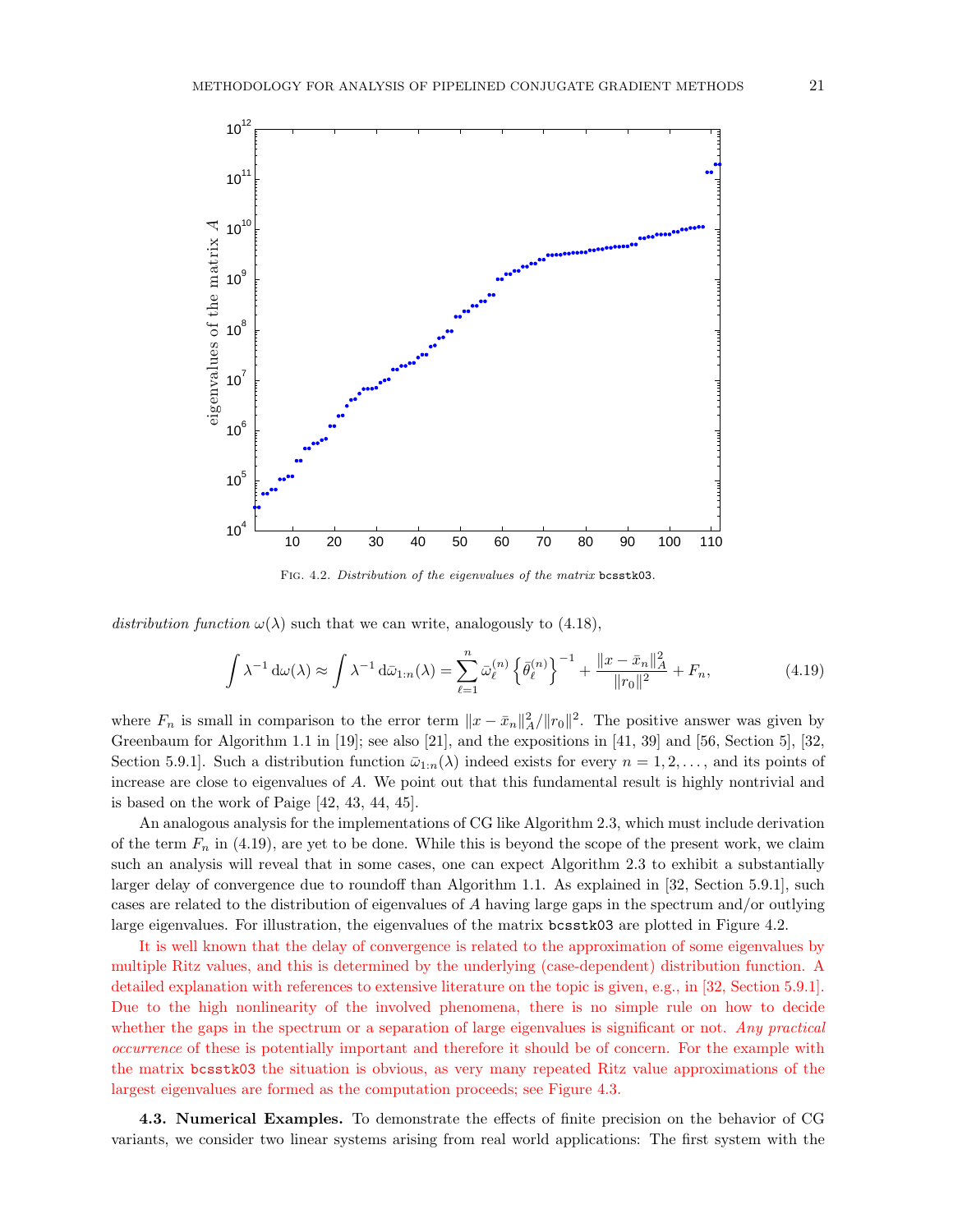

FIG. 4.3. Approximation of the eigenvalues of the matrix bcsstk03 (denoted by stars) by the Ritz values, i.e., the eigenvalues of the Jacobi matrices for HS CG (denoted by crosses) and GV CG (denoted by circles) implementations in double precision; see also Figure 4.1. The left plot corresponds to iteration 200 and the right plot to iteration 400. The Ritz values plotted on the x-axis form vertical columns whenever they approximate the same eigenvalue, with the number of the symbols in the column giving the multiplicity of the approximation. As expected, we observe the devastating effect of the gap in the spectrum that is only about one order of magnitude (this may wrongly be considered insignificant relative to the large condition number). More multiple Ritz values are produced by GV CG than HS CG, which corresponds to its worse convergence behavior.

matrix s3dkt3m2, and the second one with the matrix tube. For both systems we use preconditioning as described below; for more details and experiments focused on error estimation in preconditioned CG (PCG), see [57]. The experiments were run using double precision in MATLAB 9.2.0.538062 (R2017a).

The matrix s3dkt3m2 of order  $N = 90,449$ , with  $\kappa(A) \approx 3.6e + 11$ , can be downloaded from the CYLSHELL collection in the Matrix Market library (https://math.nist.gov/MatrixMarket/), which contains matrices that represent low-order finite-element discretizations of a shell element test, the pinched cylinder. Only the last element of the right-hand side vector  $b$  is nonzero, which corresponds to the given physical problem; for more details see  $[31]$  and the references therein. The factor  $L$  in the preconditioner  $M = LL^T$  is determined by the incomplete Cholesky (ichol) factorization with threshold dropping, type = 'ict', droptol = 1e-5, and with the global diagonal shift diagcomp = 1e-2. Note that here  $nnz(A) = 3,686,223$  and  $nnz(L) = 6,541,916$ .

The second system tube was provided to us by R. Kouhia, the author of the CYLSHELL collection. The tube is a cylindrical shell with constant wall thickness, loaded with an axial stress distribution at both ends. The mesh is refined at the center, and it is almost uniform towards the ends. The order of the matrix A is  $N = 21,498, \kappa(A) \approx 5.6e + 0.8$ , and  $n\pi(\mathbf{A}) = 894,490$ . The factor L in the preconditioner  $M = LL^T$  is determined again by ichol with threshold dropping, type = 'ict', droptol = 1e-5, and with the global diagonal shift diagcomp = 1e-3. The resulting matrix L has  $nnz(L) = 3,415,487$  nonzero entries.

In Figures 4.4 and 4.5 we compare HS CG and GV CG for the problems with s3dkt3m2 and tube, respectively. We use the standard preconditioned HS CG and the preconditioned version of GV CG given in the original paper [18, Algorithm 4, p. 229]. Note that preconditioned GV CG uses two additional auxiliary recurrences in comparison to GV CG.

We can see in Figure 4.4 that while the GV CG method initially follows the same convergence trajectory as HS CG, after the A-norm of the error reaches around  $10^{-5}$  the convergence of GV CG stagnates. This represents a loss of accuracy of about 5 orders of magnitude. In Figure 4.5, we can see both a loss of attainable accuracy and a slight delay of convergence. The curve for GV CG begins to deviate from HS CG after about 250 iterations, and stagnates soon after the A-norm of the error reaches  $10^{-7}$  (which is again in this case a loss of accuracy of about 5 orders of magnitude). It is clear from these examples that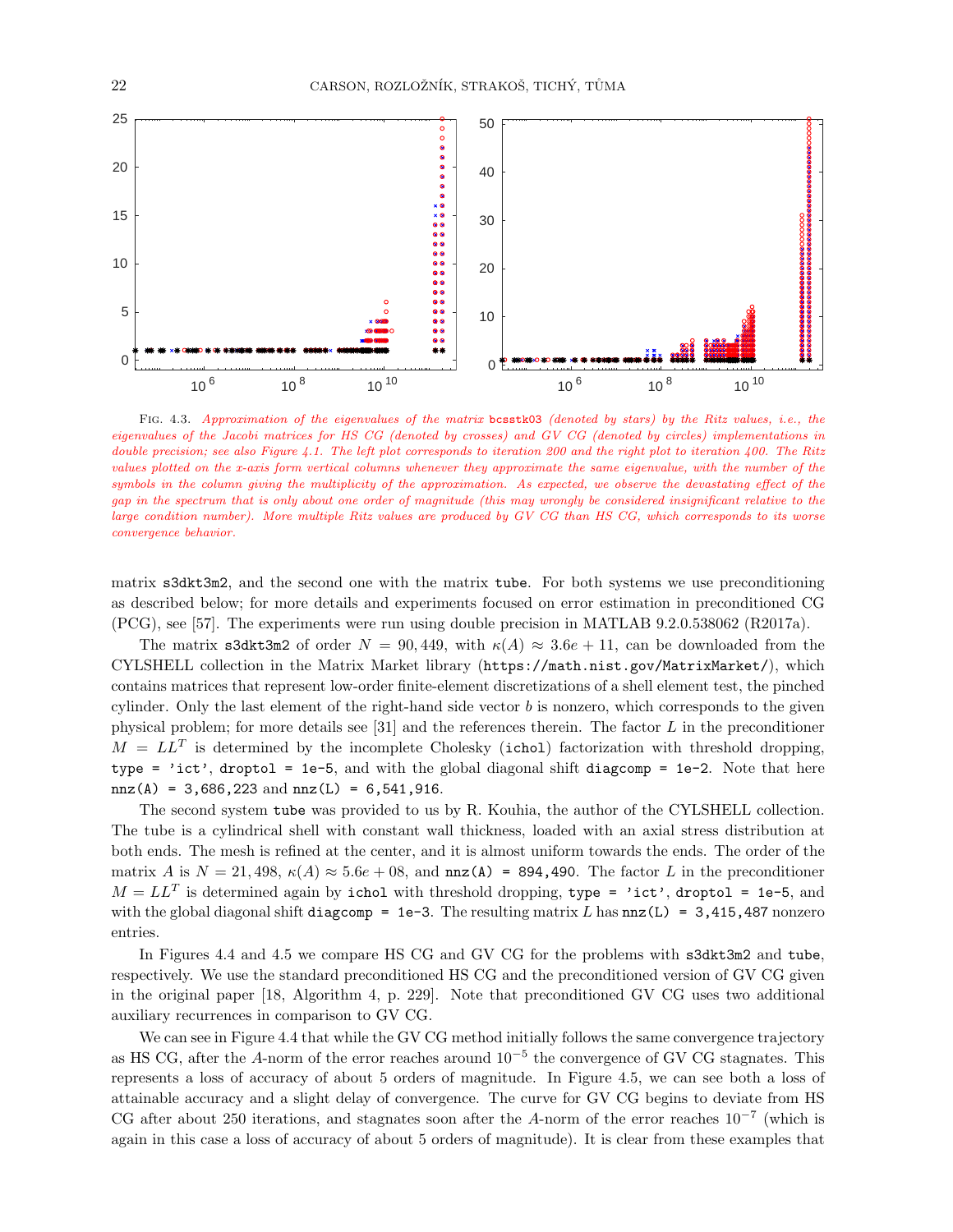

FIG. 4.4. A comparison of the numerical behavior of HS CG and GV CG for the system with matrix s3dkt3m2 with incomplete Cholesky preconditioning.



FIG. 4.5. A comparison of the numerical behavior of HS CG and GV CG for the system with matrix tube with incomplete Cholesky preconditioning.

preconditioning does not serve to eliminate the described effects of finite precision error.

As an additional illustration, in Figure 4.6 we compare exact CG, HS CG, and HS CG with the slight modification described in Section 3.2 where (3.8) is replaced by (3.9) for the system with matrix tube. We use the same incomplete Cholesky preconditioner for the tube matrix previously described. Comparing this plot with Figure 3.1 for the unpreconditioned linear system with matrix bcsstk03, we see that the effect of using the modified recurrence is much less drastic in this case (although this can change for larger sizes of the problem). This emphasizes the point that determining whether or not the observable convergence delay and loss of accuracy due to recurrence modifications are significant enough to affect practical use is entirely problem dependent.

5. Conclusions. As mentioned in the Introduction, Krylov subspace methods are highly nonlinear in the input data  $A$  and  $b$ . This makes them incredibly powerful methods in terms of being efficient solvers, but also makes them inherently difficult to analyze and understand. In this work, we present an overview of the historical context of the analysis of Krylov subspace method variants in finite precision. We study the effects of various modifications to the standard CG method on convergence rate and attainable accuracy for an example problem. The modifications studied include using 3-term recurrences, adding auxiliary recurrences, changing the way in which the recurrence coefficients are computed, and using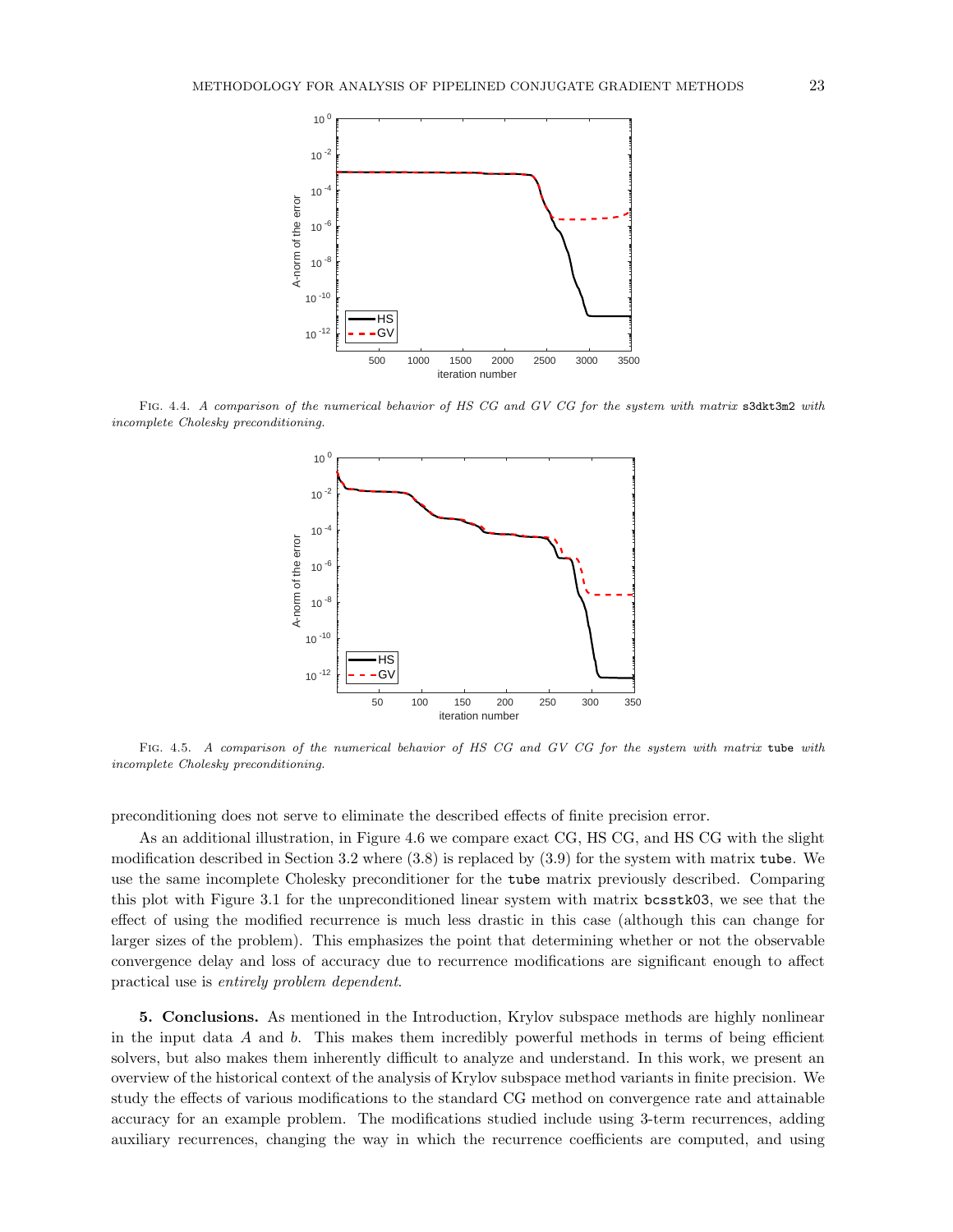

FIG. 4.6. A comparison of the numerical behavior of HS CG and HS CG with slight modification (cf. Figure 3.1) for the system with matrix tube with incomplete Cholesky preconditioning.

residual replacement. Finally, we outline a methodology for analyzing the maximum attainable accuracy and convergence delay in variants of CG that use an auxiliary recurrence for the matrix-vector product  $Ap<sub>i</sub>$ . We give an expression for the residual gap which is applicable to any such variant, including the pipelined CG method of Ghysels and Vanroose [18]. We show that, similar to 3-term recurrence CG, any variant of CG which uses an auxiliary recurrence for  $Ap<sub>i</sub>$  in updating the residual vector can suffer from amplification of local rounding errors due to large residual oscillations.

As we as a community push toward the goal of exascale-level computational science, it is important that we not forget the bigger picture of what we want to accomplish: enabling scientific insight, analysis, and discovery through the use of computation. New variants of Krylov subspace methods are often borne out of efforts to minimize time per iteration. While an important piece of the puzzle, one must be cautious about using time per iteration as a metric of efficiency. Alone, this fails to capture the whole picture of the method's effectiveness within the context of a scientific application. If the modifications made to the method cause a convergence delay with a greater effect than the per-iteration performance improvement, the modified method may actually be slower than the standard approach in a practical setting. If the modifications to the method cause a significant decrease in attainable accuracy, then the method may have no use in some scientific applications, making any gains in iteration speed for naught.

It is clear then that in the landscape of high-performance computing, the design and implementation of iterative solvers requires a holistic approach. In selecting the right method and parameters to use for a given problem, we must consider the expected time per iteration on various problem sizes and architectures as well as the numerical stability and convergence properties, which we have seen depend heavily on the particular recurrences used in the method as well as numerical properties of the input data. We must also consider the performance and use of the Krylov subspace method within the context of the overall scientific application. We stress that the derivation of a new method or technique, the evaluation of its performance on various problems and architectures, the theoretical analysis of its behavior in finite precision, and the application to practical problems need not be accomplished simultaneously; this process is in practice usually iterative and highly collaborative in nature.

In light of this, we give a few recommendations on what must be done to sufficiently analyze the finite precision behavior of a new Krylov subspace method variant (or a new technique to be used together with an existing variant, e.g., residual replacement). Both the maximum attainable accuracy and delay of convergence should be studied by using, e.g., the methodology outlined in Section 4. Ideally, such studies should be done both by deriving theoretical results and by performing a thorough experimental evaluation of the method's numerical behavior. We stress that theoretical results on convergence rate *assuming exact* computation cannot be applied to inexact computations unless such application is rigorously justified by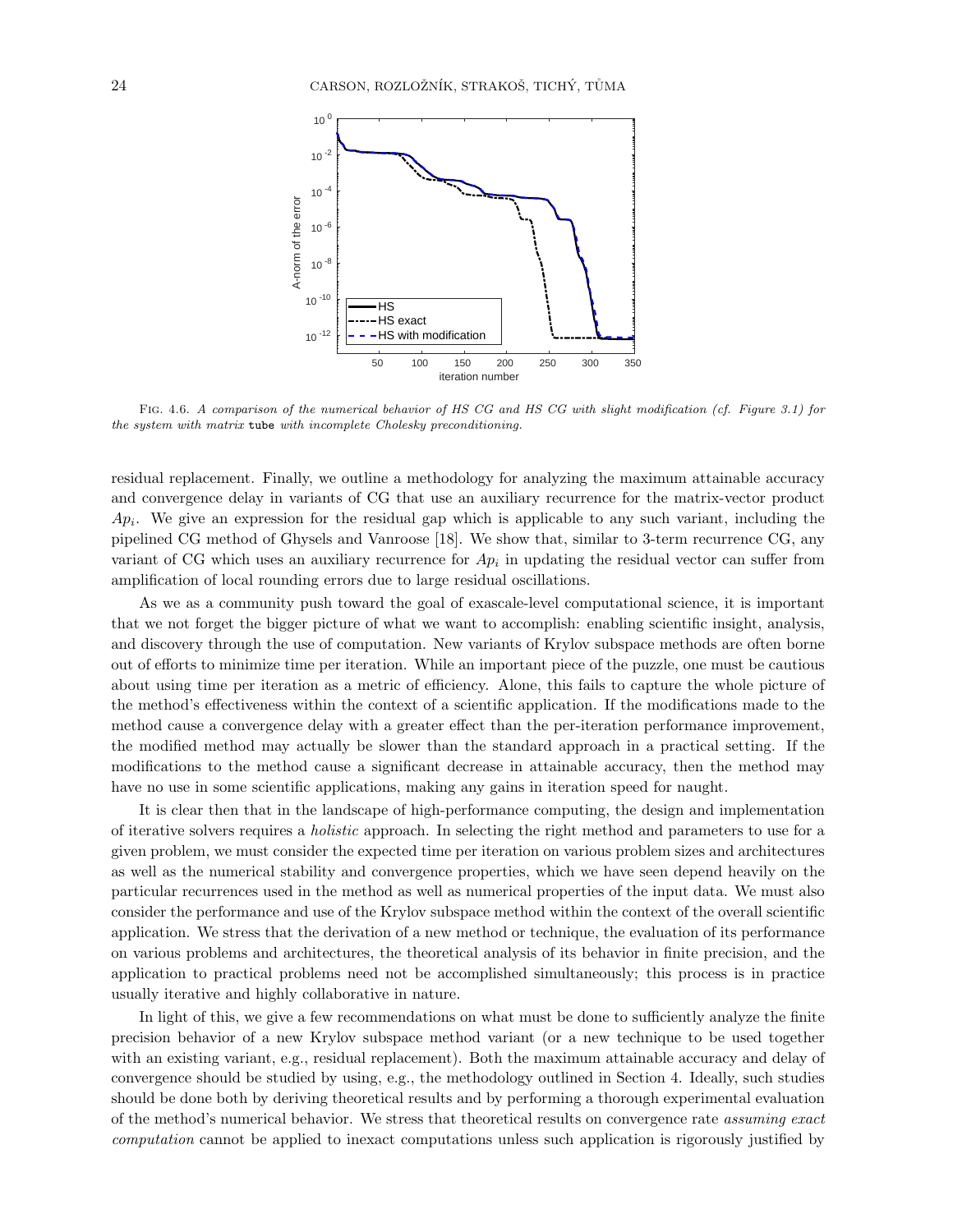a thorough analysis (this point is of particular importance for methods using short recurrences). It is also worth investigating whether the new variant is fundamentally different than other variants previously studied in the literature, or whether such differences are only superficial. For example, as we have shown in Section 3.3 and 4, certain modified variants of the coupled 2-term recurrence version of CG very closely resemble the 3-term recurrence method ST CG.

Related to this, it is very rare that Krylov subspace methods can be used in practice without some transformation of the problem, generally called preconditioning. Technically, this involves introducing additional matrix-vector operations within each iteration step (typically solving a linear algebraic system with the matrix representing the preconditioner). In numerical stability analysis, preconditioning can be included using the standard methodology developed for the unpreconditioned methods. Since preconditioning is closely linked with discretization (see, e.g., [33]), high-performance computing efficiency may stimulate new developments that will consider this link instead of elaborating only on the level of the algebraic system arising from the separated discretization step.

We are optimistic that pipelined Krylov subspace methods and other synchronization-reducing variants can certainly be useful in achieving practical speedups for certain problems in a number of application domains; there are likely many problems for which the convergence delay in methods like GV CG does not negate the savings from reduced synchronization, and for which the resulting attainable accuracy is acceptable. However, as numerical analysts, it is our task to identify how significant these effects can be in finite precision, to identify classes of problems for which such methods can be used, and to improve our overall understanding of the tradeoffs between reducing synchronization and maintaining the numerical properties of the method. As we work toward enabling computational science at the exascale level, it is our hope that this manuscript helps guide the way toward the future design and analysis of efficient Krylov subspace methods.

#### REFERENCES

- [1] G. M. Ballard, Avoiding Communication in Dense Linear Algebra, ProQuest LLC, Ann Arbor, MI, 2013. Thesis (Ph.D.)–University of California, Berkeley.
- [2] A. BOURAS AND V. FRAYSSÉ, Inexact matrix-vector products in Krylov methods for solving linear systems: a relaxation strategy, SIAM J. Matrix Anal. Appl., 26 (2005), pp. 660–678.
- [3] E. CARSON AND J. DEMMEL, A residual replacement strategy for improving the maximum attainable accuracy of s-step Krylov subspace methods, SIAM J. Matrix Anal. Appl., 35 (2014), pp. 22–43.
- [4] E. C. Carson, Communication-Avoiding Krylov Subspace Methods in Theory and Practice, ProQuest LLC, Ann Arbor, MI, 2015. Thesis (Ph.D.)–University of California, Berkeley.
- [5] Y. CHAUVET AND G. MEURANT, *Multitasking on the CRAY X-MP*, The Journal of Systems and Software, 2 (1986), pp. 17–20.
- [6] A. T. CHRONOPOULOS AND C. W. GEAR, On the efficient implementation of preconditioned s-step conjugate gradient methods on multiprocessors with memory hierarchy, Parallel Comput., 11 (1989), pp. 37–53.
- [7] , s-step iterative methods for symmetric linear systems, J. Comput. Appl. Math., 25 (1989), pp. 153–168.
- [8] S. COOLS, E. F. YETKIN, E. AGULLO, L. GIRAUD AND W. VANROOSE, Analyzing the effect of local rounding error propagation on the maximal attainable accuracy of the pipelined Conjugate Gradients method, SIAM J. Matrix Anal. Appl., 39 (2018), pp. 426–450.
- [9] E. D'Azevedo, V. EIJKHOUT, AND C. ROMINE, Reducing communication costs in the conjugate gradient algorithm on distributed memory multiprocessors, Technical Report ORNL TM/12192, Oak Ridge National Laboratory, 1992.
- [10] , Lapack working note 56: Reducing communication costs in the conjugate gradient algorithm on distributed memory multiprocessors, Technical Report, University of Tennessee, Knoxville, TN, USA, 1993.
- [11] J. DONGARRA ET AL., The international exascale software project roadmap, Int. J. High Perform. Comput. Appl., 25 (2011), pp. 3–60.
- [12] I. DUFF, R. GRIMES, AND J. LEWIS, Users' guide for the Harwell-Boeing sparse matrix collection (release I), 1992.
- [13] M. ENGELI, TH. GINSBURG, H. RUTISHAUSER, AND E. STIEFEL, Refined iterative methods for computation of the solution and the eigenvalues of self-adjoint boundary value problems, Mitt. Inst. Angew. Math. Zürich. No., 8 (1959), p. 107.
- [14] B. Fischer, Polynomial based iteration methods for symmetric linear systems, Wiley-Teubner Series Advances in Numerical Mathematics, John Wiley & Sons, Ltd., Chichester; B. G. Teubner, Stuttgart, 1996.
- [15] D. GANNON AND J. VAN ROSENDALE, Parallel architectures for iterative methods on adaptive, block structured grids, in Elliptic problem solvers, II (Monterey, Calif., 1983), Academic Press, Orlando, FL, 1984, pp. 93–104.
- [16] T. GERGELITS AND Z. STRAKOŠ, Composite convergence bounds based on Chebyshev polynomials and finite precision conjugate gradient computations, Numer. Algorithms, 65 (2014), pp. 759–782.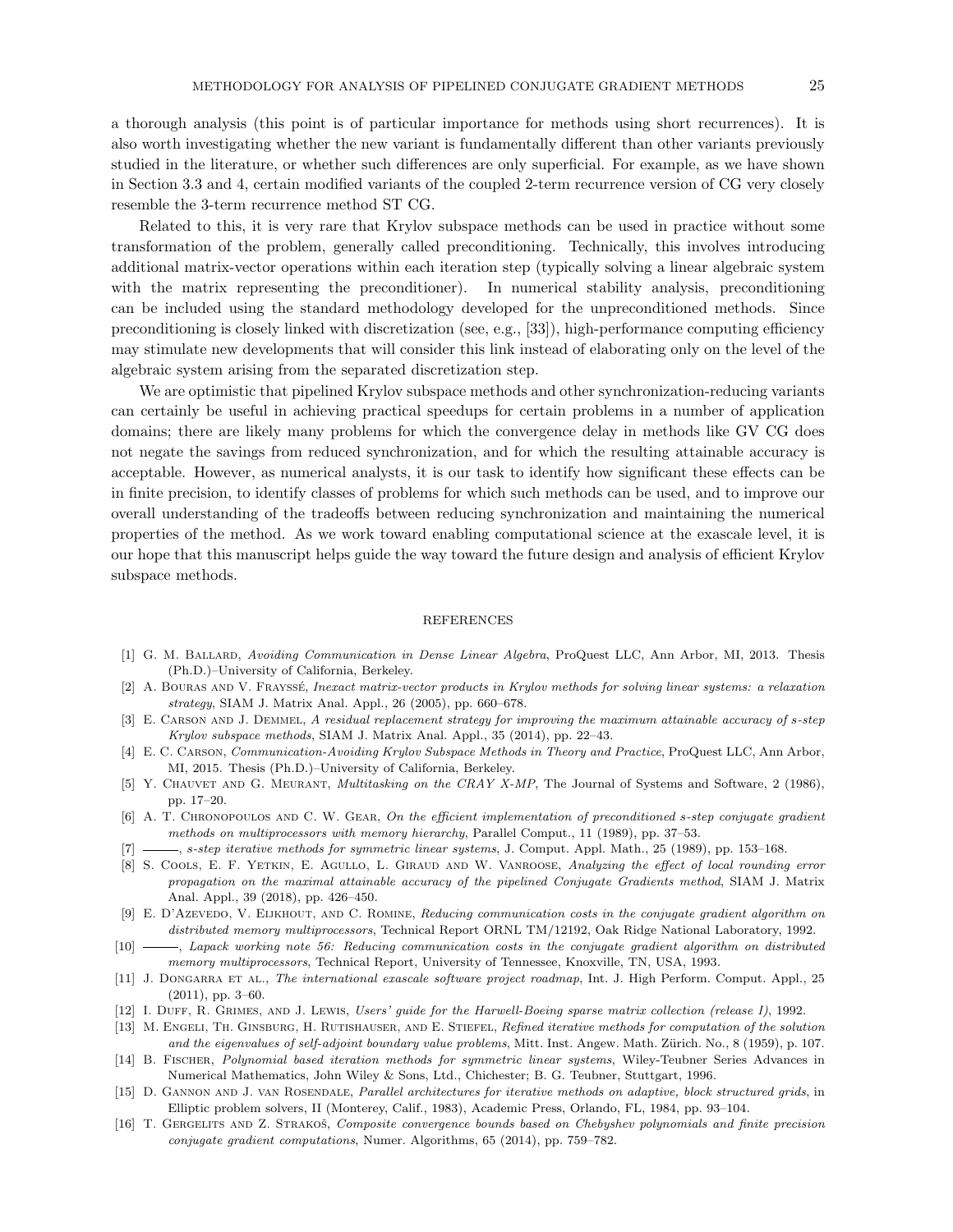- [17] P. GHYSELS, T. ASHBY, K. MEERBERGEN, AND W. VANROOSE, Hiding global communication latency in the GMRES algorithm on massively parallel machines, SIAM J. Sci. Comput., 35 (2013), pp. C48–C71.
- [18] P. GHYSELS AND W. VANROOSE, Hiding global synchronization latency in the preconditioned conjugate gradient algorithm, Parallel Comput., 40 (2014), pp. 224–238.
- [19] A. Greenbaum, Behavior of slightly perturbed Lanczos and conjugate-gradient recurrences, Linear Algebra Appl., 113 (1989), pp. 7–63.
- [20] Restimating the attainable accuracy of recursively computed residual methods, SIAM J. Matrix Anal. Appl., 18 (1997), pp. 535–551.
- [21] A. GREENBAUM AND Z. STRAKOŠ, Predicting the behavior of finite precision Lanczos and conjugate gradient computations, SIAM J. Matrix Anal. Appl., 13 (1992), pp. 121–137.
- [22] W. Gropp, Update on libraries for blue waters, a presentation on the third workshop of the INRIA-Illinois joint-laboratory on petascale computing, June 21-24, 2010, Bordeaux, France, http://jointlab-pc.ncsa.illinois.edu/events/workshop3/agenda.html.
- [23] M. H. GUTKNECHT AND Z. STRAKOŠ, Accuracy of two three-term and three two-term recurrences for Krylov space solvers, SIAM J. Matrix Anal. Appl., 22 (2000), pp. 213–229 (electronic).
- [24] L. A. Hageman and D. M. Young, Applied iterative methods, Academic Press, Inc. [Harcourt Brace Jovanovich, Publishers], New York-London, 1981. Computer Science and Applied Mathematics.
- [25] M. R. Hestenes, Iterative methods for solving linear equations, Report 52-9, NAML, 1951. Reprinted in Journal of Opeimization Theory and Applications, Volume 11, pp. 323–334, 1973.
- [26] M. R. HESTENES AND E. STIEFEL, Methods of conjugate gradients for solving linear systems, J. of Research of the National Bureau of Standards, 49 (1952), pp. 409–435.
- [27] N. J. HIGHAM, Accuracy and Stability of Numerical Algorithms, SIAM, Philadelphia, PA, second ed., 2002.
- [28] M. HOEMMEN, Communication-avoiding Krylov subspace methods, ProQuest LLC, Ann Arbor, MI, 2010. Thesis (Ph.D.)–University of California, Berkeley.
- [29] L. Johnsson, Highly concurrent algorithms for solving linear systems of equations, Tech. Report 5079-TR-83, California Institute of Technology, 1983.
- [30]  $\_\_\_\$  Highly concurrent algorithms for solving linear systems of equations, in Elliptic problem solvers, II (Monterey, Calif., 1983), Academic Press, Orlando, FL, 1984, pp. 105–126.
- [31] R. KOUHIA, *Description of the CYLSHELL set*, Laboratory of Structural Mechanics, Finland, 1998.
- [32] J. LIESEN AND Z. STRAKOŠ, Krylov Subspace Methods: Principles and Analysis, Oxford University Press, 2013.
- [33] J. MÁLEK AND Z. STRAKOŠ, Preconditioning and the Conjugate Gradient Method in the Context of Solving PDEs, SIAM Spotlight Series, SIAM, Philadelphia, 2015.
- [34] K. McMANUS, S. JOHNSON, AND M. CROSS, Communication latency hiding in a parallel conjugate gradient method, in Eleventh International Conference on Domain Decomposition Methods (London, 1998), DDM.org, Augsburg, 1999, pp. 306–313 (electronic).
- [35] G. MEURANT, Numerical experiments for the preconditioned conjugate gradient method on the Cray-X-MP/2, tech. report, University of California, Berkeley, CA, 1984.
- [36]  $\_\_\_\_\_\$  Multitasking the conjugate gradient method on the CRAY X-MP/48, Parallel Comput., 5 (1987), pp. 267–280.
- [37] Computer Solution of Large Linear Systems, Elsevier, Amsterdam Lausanne New York Oxford Shannon – Singapore – Tokyo, 1999.
- [38]  $\_\_\_\_\$ ne Lanczos and conjugate gradient algorithms, vol. 19 of Software, Environments, and Tools, Society for Industrial and Applied Mathematics (SIAM), Philadelphia, PA, 2006. From theory to finite precision computations.
- [39] G. MEURANT AND Z. STRAKOŠ, The Lanczos and conjugate gradient algorithms in finite precision arithmetic, Acta Numer., 15 (2006), pp. 471–542.
- [40] S. G. NASH, ED., A History of Scientific Computing, ACM Press History Series, ACM Press, New York, 1990.
- [41] D. P. O'LEARY, Z. STRAKOŠ, AND P. TICHÝ, On sensitivity of Gauss-Christoffel quadrature, Numer. Math., 107 (2007), pp. 147–174.
- [42] C. Paige, The computation of eigenvalues and eigenvectors of very large sparse matrices, PhD thesis, London University, London, UK, 1971.
- [43]  $\_\_\_\_\_\_\_\_\_\_\_\_\_\_\_\_\_\_\_\_\.\_7$  fluxtional variants of the Lanczos method for the eigenproblem, IMA J. Appl. Math., 10 (1972), pp. 373– 381.
- [44]  $\_\_\_\_\$  Error analysis of the Lanczos algorithm for tridiagonalizing a symmetric matrix, IMA J. Appl. Math., 18 (1976), pp. 341–349.
- [45]  $\rightarrow$ , Accuracy and effectiveness of the Lanczos algorithm for the symmetric eigenproblem, Linear Algebra Appl., 34 (1980), pp. 235–258.
- [46] J. K. REID, On the method of conjugate gradients for the solution of large sparse systems of linear equations, in Large sparse sets of linear equations (Proc. Conf., St. Catherine's Coll., Oxford, 1970), Academic Press, London, 1971, pp. 231–254.
- [47] J. B. Rosser, Rapidly converging iterative methods for solving linear equations, in Simultaneous linear equations and the determination of eigenvalues, National Bureau of Standards Applied Mathematics Series, No. 29, (Proceedings of a symposium held August 23-25, 1951, in Los Angeles, California), U.S. Government Printing Office, Washington, D. C., 1953, pp. 59–64.
- [48] Y. SAAD, Practical use of polynomial preconditionings for the conjugate gradient method, SIAM J. on Scientific and